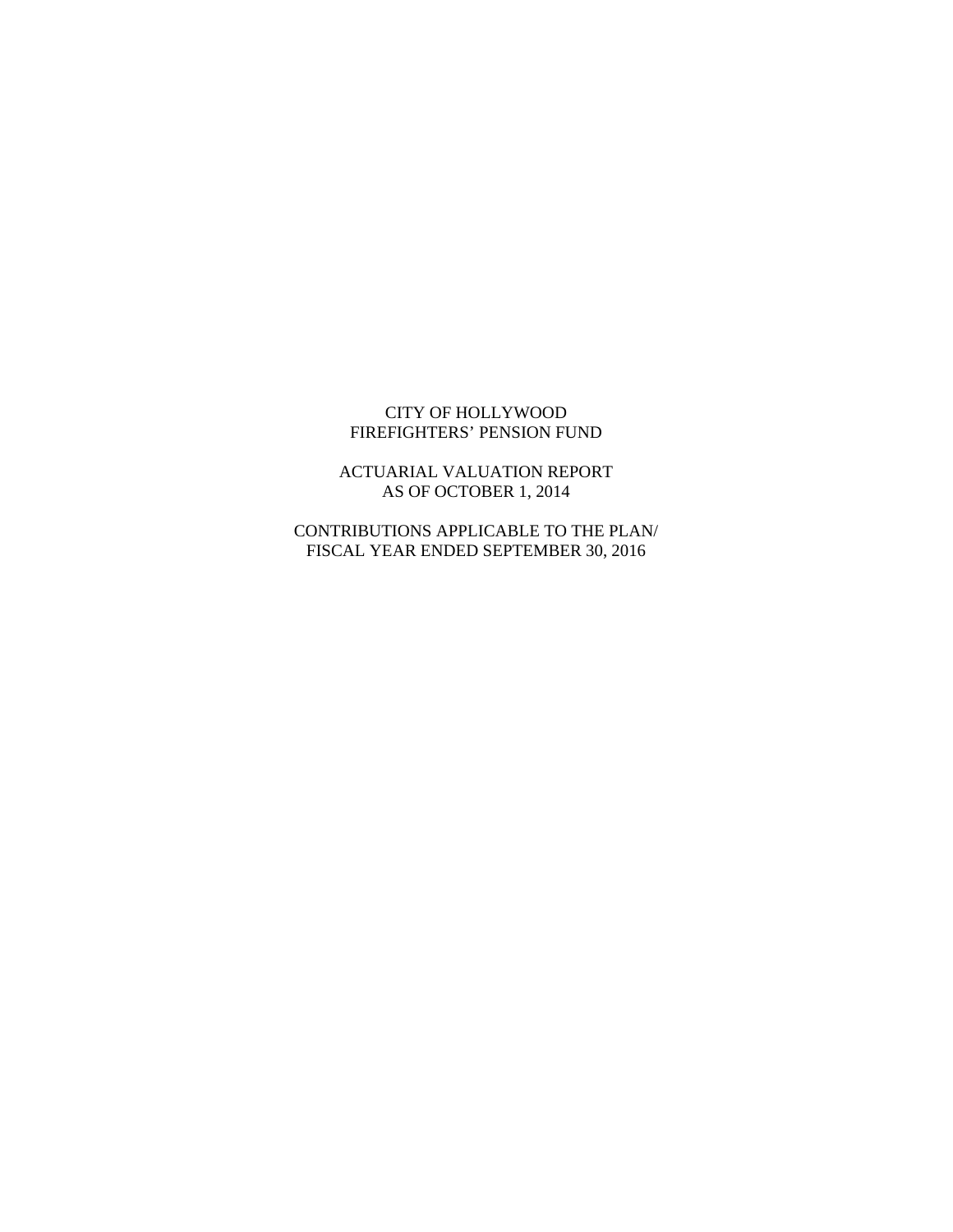

April 15, 2015

Board of Trustees c/o Ms. Jennifer V. Kerr City of Hollywood Firefighters' Pension Board 2741 Stirling Road Hollywood, FL 33312

Re: City of Hollywood Firefighters' Pension Fund

Dear Board:

We are pleased to present to the Board this report of the annual actuarial valuation of the City of Hollywood Firefighters' Pension Fund. The valuation was performed to determine whether the assets and contributions are sufficient to provide the prescribed benefits and to develop the appropriate funding requirements for the applicable plan year.

The valuation has been conducted in accordance with generally accepted actuarial principles and practices, including the applicable Actuarial Standards of Practice as issued by the Actuarial Standards Board, and reflects laws and regulations issued to date pursuant to the provisions of Chapters 112, and 175, Florida Statutes, as well as applicable federal laws and regulations. In our opinion, the assumptions used in this valuation, as adopted by the Board of Trustees, represent reasonable expectations of anticipated plan experience.

In conducting the valuation, we have relied on personnel, plan design, and asset information supplied by the City of Hollywood and the actuarial assumptions and methods described in the Actuarial Assumptions section of this report. While we cannot verify the accuracy of all this information, the supplied information was reviewed for consistency and reasonableness. As a result of this review, we have no reason to doubt the substantial accuracy of the information and believe that it has produced appropriate results. This information, along with any adjustments or modifications, is summarized in various sections of this report.

The undersigned is familiar with the immediate and long-term aspects of pension valuations and meets the Qualification Standards of the American Academy of Actuaries necessary to render the actuarial opinions contained herein. All of the sections of this report are considered an integral part of the actuarial opinions.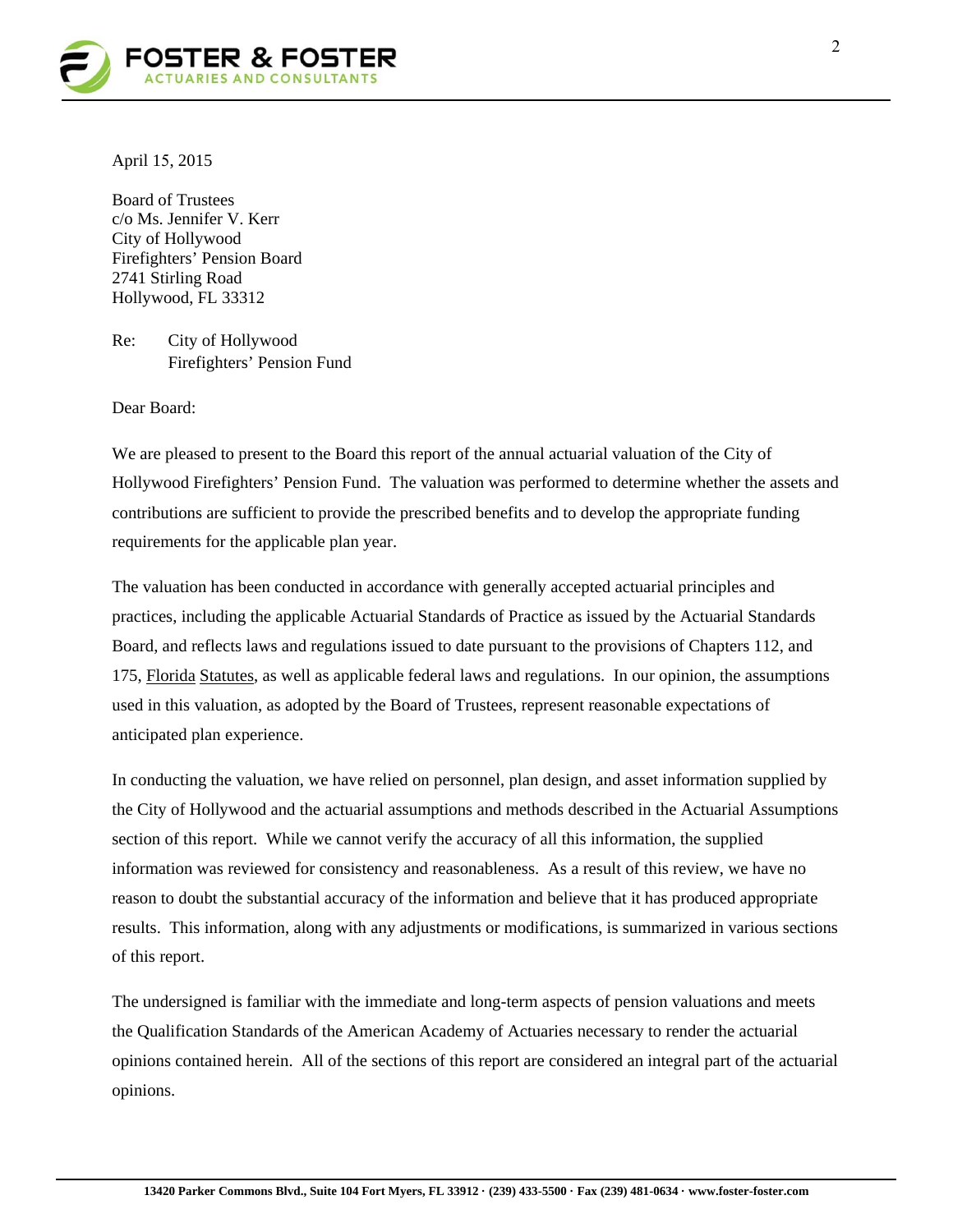To our knowledge, no associate of Foster & Foster, Inc. working on valuations of the program has any direct financial interest or indirect material interest in the City of Hollywood, nor does anyone at Foster & Foster, Inc. act as a member of the Board of Trustees of the City of Hollywood Firefighters' Pension Fund. Thus, there is no relationship existing that might affect our capacity to prepare and certify this actuarial report.

If there are any questions, concerns, or comments about any of the items contained in this report, please contact me at 239-433-5500.

Respectfully submitted,

Foster & Foster, Inc.

By:

Bradley R. *Heinrichs*, FSA, EA, MAAA Enrolled Actuary #14-6901

BRH/lke Enclosures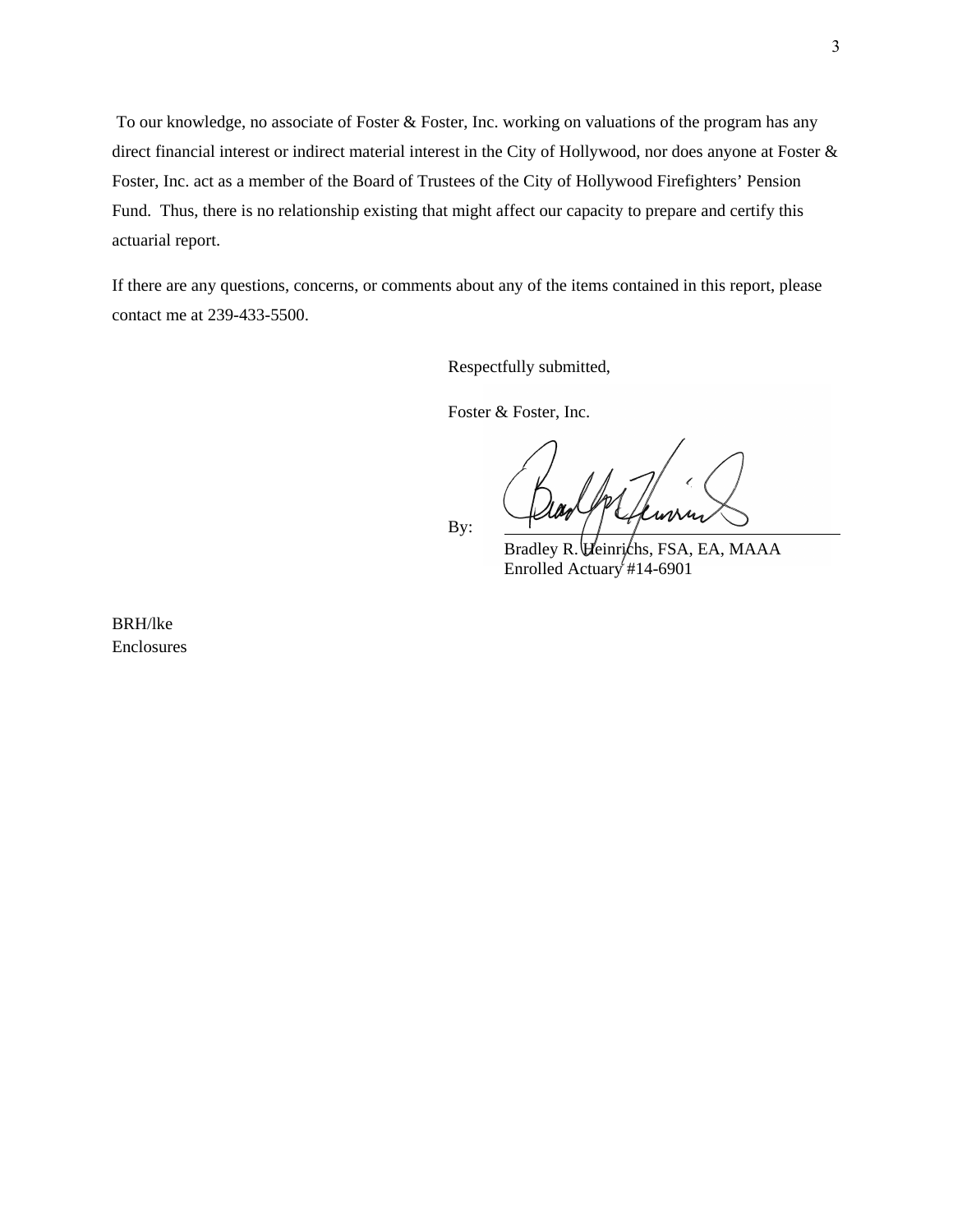## TABLE OF CONTENTS

| Section                         | Title                                                                  | Page |
|---------------------------------|------------------------------------------------------------------------|------|
| I                               | Introduction                                                           |      |
|                                 | a. Summary of Report                                                   | 5    |
|                                 | b. Changes Since Prior Report                                          | 7    |
|                                 | c. Requirements of Chapter 112,<br>Part VII, Florida Statutes          | 8    |
| $\mathop{\mathrm{II}}\nolimits$ | <b>Valuation Information</b>                                           |      |
|                                 | Reconciliation of Unfunded<br>a.<br><b>Actuarial Accrued Liability</b> | 13   |
|                                 | Detailed Actuarial (Gain)/ Loss<br>b.                                  | 15   |
|                                 | Actuarial Assumptions and Methods<br>c.                                | 16   |
|                                 | d. Valuation Notes                                                     | 19   |
| Ш                               | <b>Trust Fund</b>                                                      | 21   |
| IV                              | <b>Member Statistics</b>                                               |      |
|                                 | a. Statistical Data                                                    | 27   |
|                                 | b. Age and Service Distribution                                        | 28   |
|                                 | c. Member Reconciliation                                               | 29   |
| V                               | <b>Summary of Plan Provisions</b>                                      | 30   |
| VI                              | Governmental Accounting Standards                                      | 34   |
|                                 | <b>Board Disclosure Statements</b>                                     |      |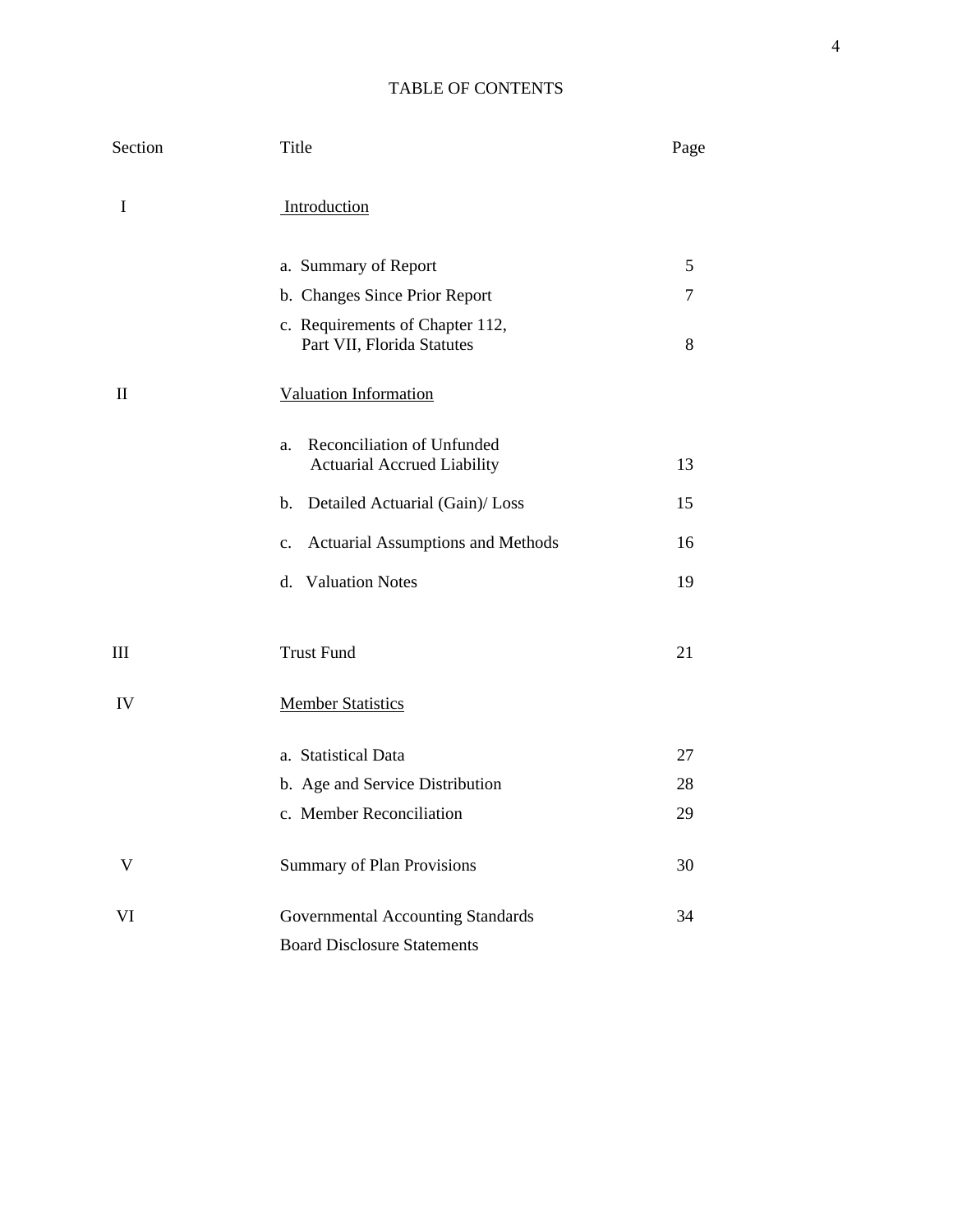#### SUMMARY OF REPORT

The annual actuarial valuation of the City of Hollywood Firefighters' Pension Fund, performed as of October 1, 2014, has been completed and the results are presented in this Report. The contribution amounts developed in this valuation apply to the plan/fiscal year ending September 30, 2016.

The funding requirements for the applicable year, compared with amounts developed in the October 1, 2013 actuarial impact statement (issued on February 12, 2015) are as follows:

| <b>Valuation Date</b>              | 10/1/2013    | 10/1/2014    |
|------------------------------------|--------------|--------------|
| Applicable Plan/Fiscal Year End    | 9/30/2015    | 9/30/2016    |
| <b>Total Required Contribution</b> | \$15,535,193 | \$16,294,237 |
| Less Member Contributions (Est.)   | 1,224,602    | 1,356,196    |
| Equals Required City and State     | 14,310,591   | 14,938,041   |
| State Contribution <sup>*</sup>    | 1,562,180    | 1,562,180    |
| Balance from City **               | 12,748,411   | 13,375,861   |

\* The City may use up to \$1,562,180, if received, to offset their required contribution.

\*\* Additionally, the City has a prepaid contribution of \$939,045, available for the fiscal year ending September 30, 2015.

While the Total Required Contribution has increased as compared to last year, the requirement has decreased when expressed as a percentage of Total Annual Payroll. Overall, the Plan experienced net favorable actuarial experience on the basis of the Plan's actuarial assumptions. The favorable experience included lower than expected salary increases and the effect of an investment return of 12.79% (Actuarial Asset Basis), which exceeded the 7.60% assumption. Partially offsetting these gains were lower than expected inactive mortality and slightly higher than average termination and retirement activity.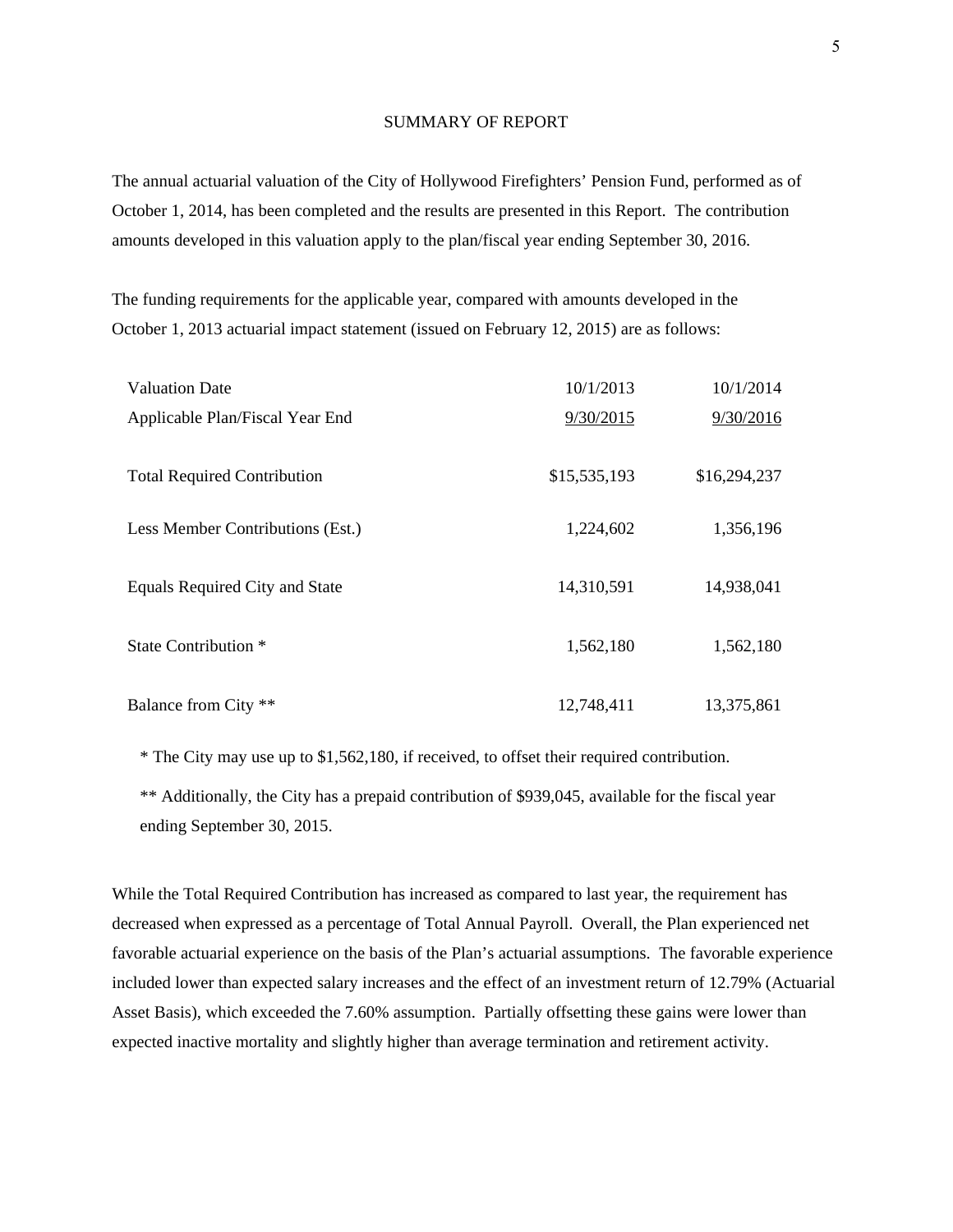The interest rate was decreased from 7.60% down to 7.50%, finishing up the progression from 8.00% down to 7.50% as recommended by the Board based on the September 8, 2011 Experience Study performed by Cavanaugh Macdonald. Similarly, the salary scale also completed its phase-in to the recommended rates in the September 8, 2011 Experience Study.

The balance of this Report presents additional details of the actuarial valuation and the general operation of the Fund. The undersigned would be pleased to meet with the Board of Trustees in order to discuss the Report and answer any pending questions concerning its contents.

Respectfully submitted,

FOSTER & FOSTER, INC.

 $By: \frac{1}{\sqrt{2\pi}}$ 

Bradley R. Veintichs, FSA, EA, MAAA

By:  $\frac{1}{2}$ Heidi E. Andorfer, FSA

6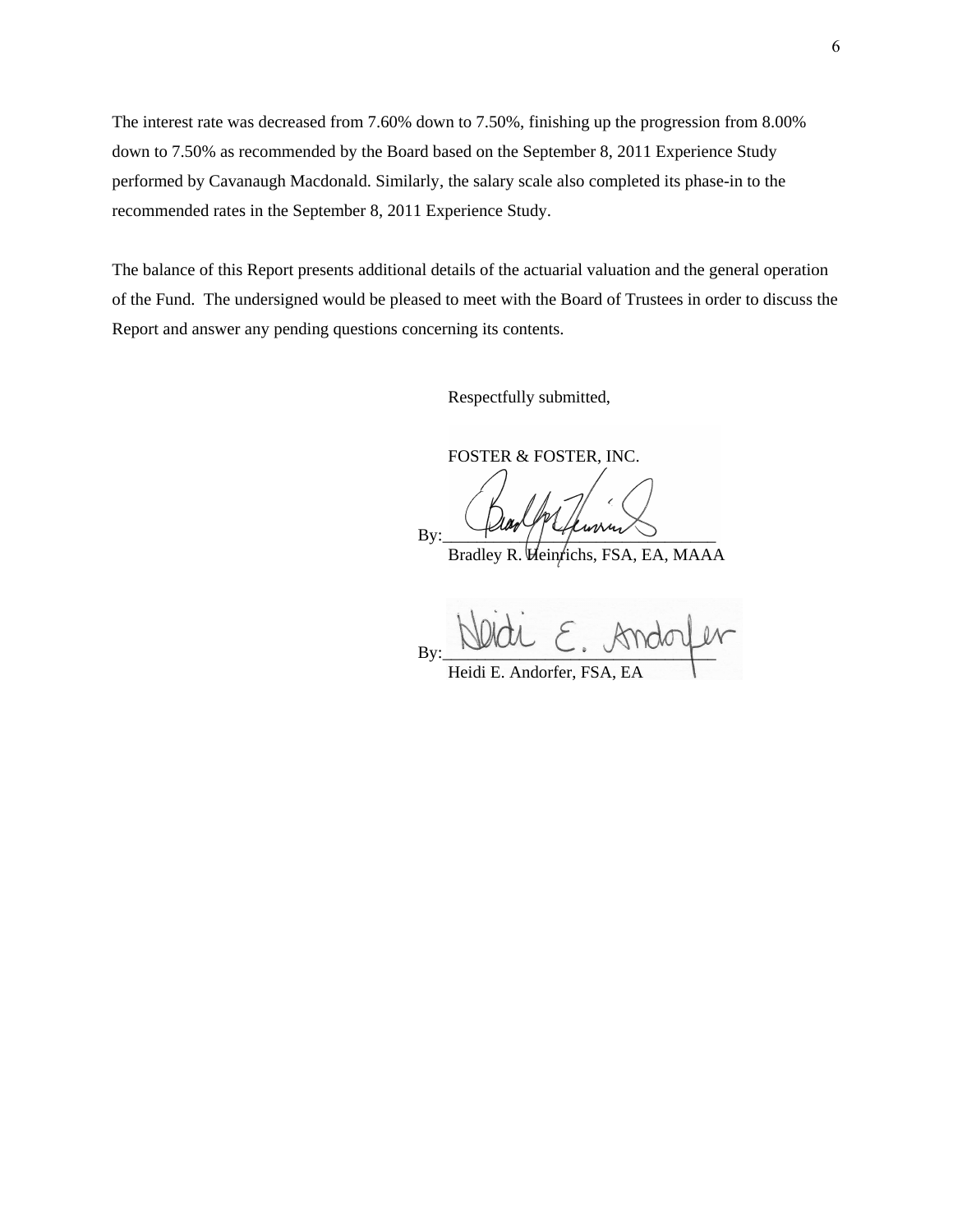#### CHANGES SINCE PRIOR VALUATION

#### Plan Changes Since Prior Valuation

It was assumed that the pending ordinance that would change the retirement eligibility to the earlier of the following for Tier 2 Members and Tier 1 Members with less than 10 years of Credited Service as of September 30, 2011 would be implemented:

- (1) 25 years of Credited Service regardless of age, or
- (2) The attainment of age 55 with 10 years of Credited Service.

#### Actuarial Assumption/Method Changes Since Prior Valuation

The following assumptions were updated in the October 1, 2014 valuation:

- The interest assumption change that was adopted by the Board in conjunction with the September 8, 2011 Experience Study performed by Cavanaugh Macdonald has completed its phase-in, lowering the investment return assumption from 7.60% to 7.50% net of investment related expenses.
- Along those same lines, the salary scale was updated to a full phase in of the rates recommended in the September 8, 2011 Experience Study performed by Cavanaugh Macdonald.
- The retirement rates for Members with 10 or more years of service as of September 30, 2011 have been slightly modified to make sense in conjunction with the plan design changes measured in the February 12, 2015 actuarial impact statement. This change was already reflected as part of the plan design in the actuarial impact statement.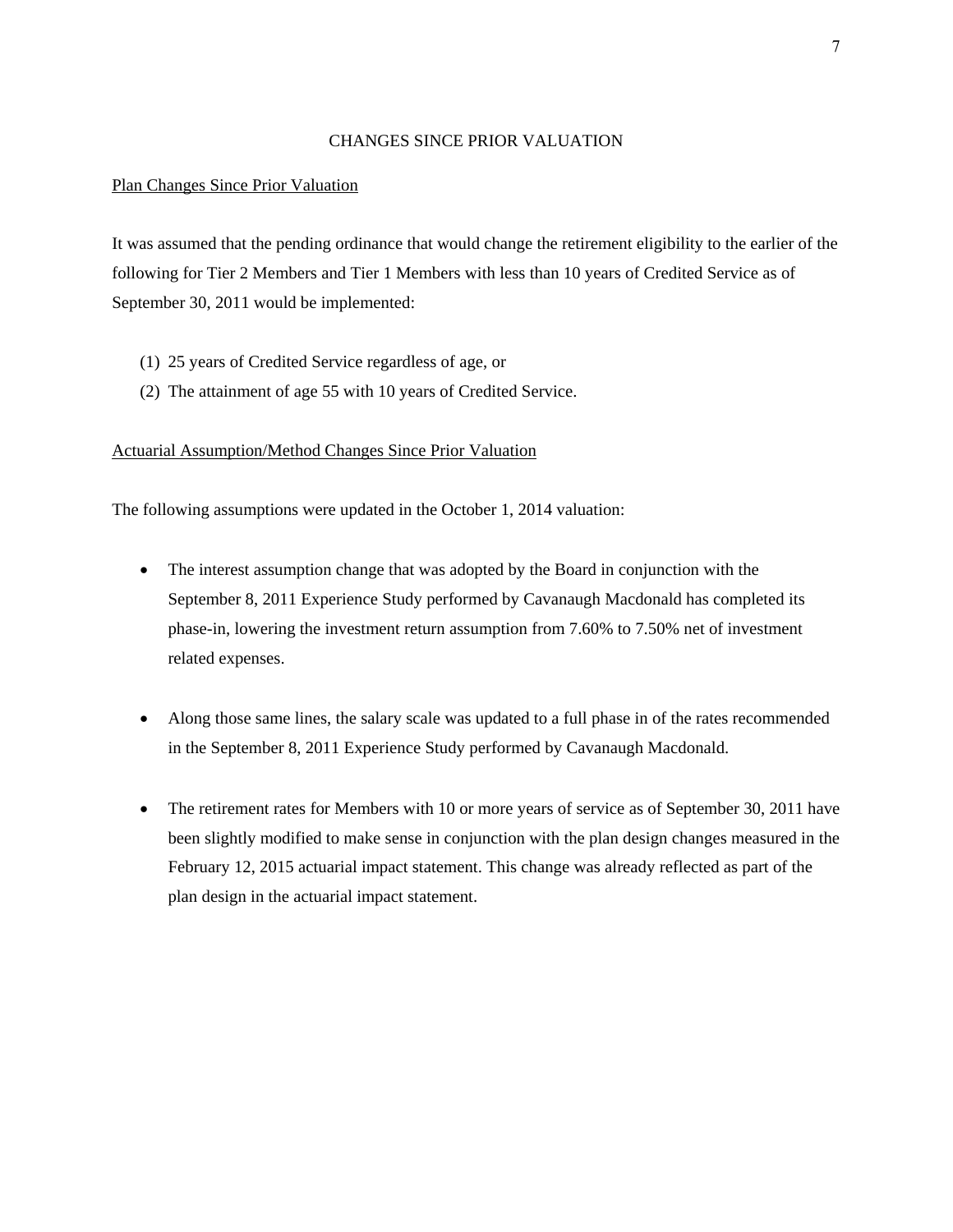# COMPARATIVE SUMMARY OF PRINCIPAL VALUATION RESULTS

|                                                    | New Assump<br>10/1/2014  | Old Assump<br>10/1/2014  | 10/1/2013                |
|----------------------------------------------------|--------------------------|--------------------------|--------------------------|
| A. Participant Data                                |                          |                          |                          |
| Number Included                                    |                          |                          |                          |
| Actives                                            | 188                      | 188                      | 177                      |
| <b>Service Retirees</b>                            | 169                      | 169                      | 163                      |
| <b>DROP</b> Retirees                               | 24                       | 24                       | 29                       |
| <b>Beneficiaries</b>                               | 41                       | 41                       | 40                       |
| <b>Terminated Vested</b>                           | 9                        | 9                        | $\overline{4}$           |
| <b>Disability Retirees</b>                         | 20                       | 20                       | 20                       |
| Total                                              | 451                      | 451                      | 433                      |
| <b>Total Annualized Non-DROP Payroll</b>           | \$15,549,137             | \$15,493,427             | \$13,968,031             |
| Payroll Under Assumed Ret. Age                     | 15,549,137               | 15,493,427               | 13,968,031               |
| Annual Rate of Payments to:                        |                          |                          |                          |
| <b>Service Retirees</b>                            | 11,760,432               | 11,760,432               | 11,187,217               |
| <b>DROP</b> Retirees                               | 1,704,522                | 1,704,522                | 2,047,531                |
| <b>Beneficiaries</b>                               | 846,439                  | 846,439                  | 799,447                  |
| <b>Terminated Vested</b>                           | 221,808                  | 221,808                  | 212,715                  |
| <b>Disability Retirees</b>                         | 921,097                  | 921,097                  | 909,871                  |
| <b>B.</b> Assets                                   |                          |                          |                          |
| Actuarial Value <sup>1</sup>                       | 185,267,661              | 185,267,661              | 170,200,925              |
| Market Value <sup>1</sup>                          | 202,590,551              | 202,590,551              | 189,054,093              |
| C. Liabilities                                     |                          |                          |                          |
| <b>Present Value of Benefits</b>                   |                          |                          |                          |
| <b>Active Members</b>                              |                          |                          |                          |
| <b>Retirement Benefits</b>                         | 103,704,154              | 97,867,915               | 90,134,330               |
| <b>Disability Benefits</b>                         | 5,200,033                | 4,900,851                | 4,474,598                |
| Death Benefits                                     | 1,659,629                | 1,557,052                | 1,442,321                |
| <b>Vested Benefits</b>                             | 1,512,026                | 1,442,997                | 1,358,461                |
| <b>Refund of Contributions</b>                     | 294,738                  | 291,309                  | 285,292                  |
| <b>Service Retirees</b>                            | 146,745,085              | 145,374,787              | 138,722,177              |
| <b>DROP</b> Retirees <sup>1</sup><br>Beneficiaries | 104,441,699<br>8,359,347 | 104,153,248<br>8,293,556 | 106,487,331<br>7,924,283 |
| <b>Terminated Vested</b>                           | 2,704,830                | 2,665,967                | 2,587,618                |
| <b>Disability Retirees</b>                         | 10,416,454               | 10,321,701               | 10,570,452               |
| Excess State Monies Reserve <sup>2</sup>           | 11,040                   | 11,040                   | 707,270                  |
| <b>Share Balance</b>                               | 62,925                   | 62,925                   | $\overline{0}$           |
| Total                                              | 385,111,960              | 376,943,348              | 364,694,133              |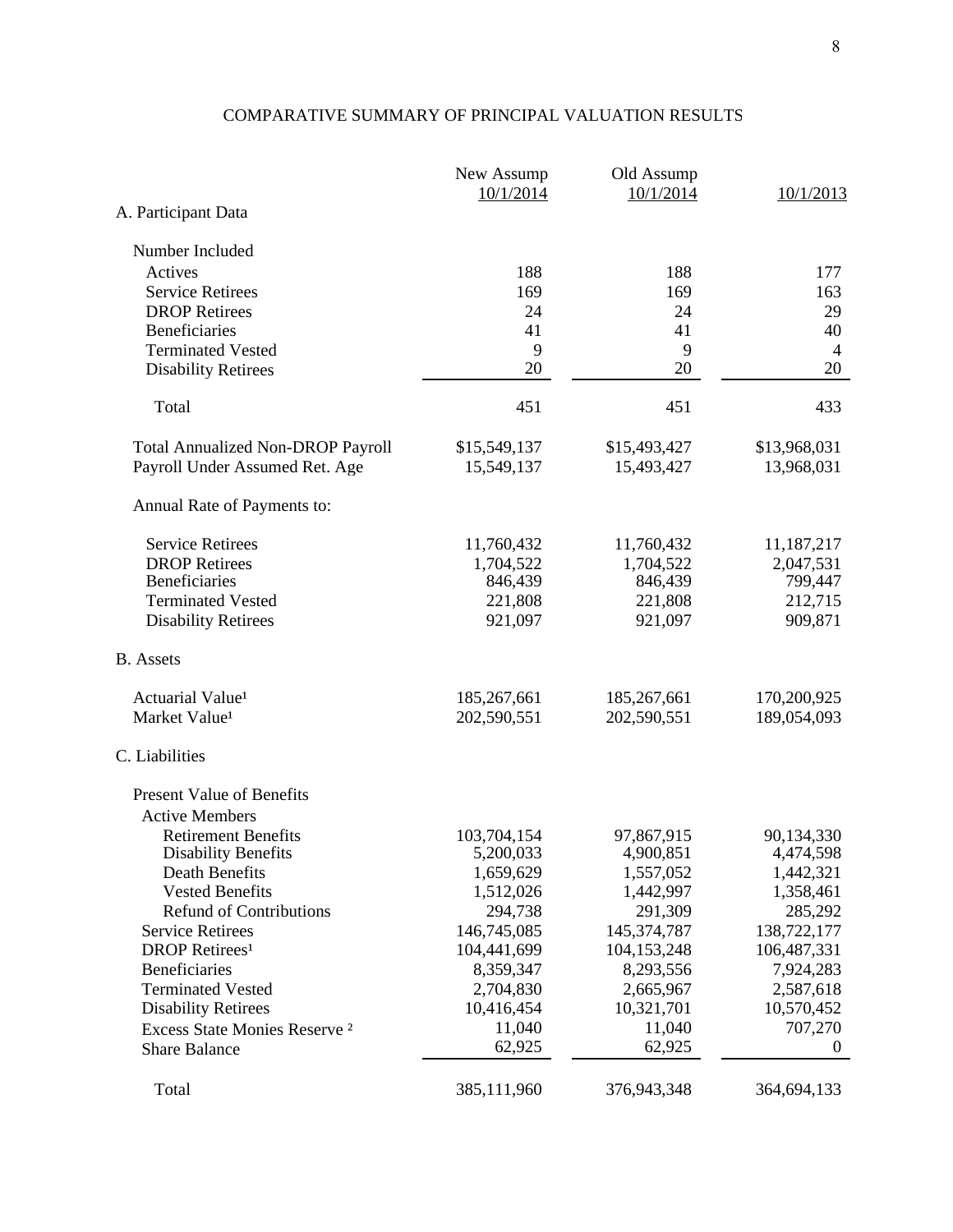|                                                     | New Assump       | Old Assump       |                  |
|-----------------------------------------------------|------------------|------------------|------------------|
| C. Liabilities - (Continued)                        | 10/1/2014        | 10/1/2014        | 10/1/2013        |
| <b>Present Value of Future Salaries</b>             | 251,545,005      | 239,880,255      | 218, 395, 248    |
| <b>Present Value of Future Member Contributions</b> | 19,561,098       | 18,659,534       | 17,057,142       |
| <b>EAN Normal Cost (Retirement)</b>                 | 3,444,473        | 3,236,510        | 2,978,749        |
| <b>EAN Normal Cost (Disability)</b>                 | 314,648          | 303,310          | 280,556          |
| <b>EAN Normal Cost (Death)</b>                      | 76,949           | 73,717           | 67,613           |
| <b>EAN Normal Cost (Vesting)</b>                    | 121,735          | 116,305          | 107,074          |
| <b>EAN Normal Cost (Refunds)</b>                    | 47,780           | 47,525           | 49,380           |
| <b>Total Normal Cost (Entry Age Method)</b>         | 4,005,585        | 3,777,367        | 3,483,372        |
| <b>Present Value of Future</b>                      |                  |                  |                  |
| Normal Costs (Entry Age)                            | 58,715,056       | 53,078,509       | 49,640,225       |
| <b>Accrued Liability (Retirement)</b>               | 51,534,875       | 50,873,005       | 46,107,562       |
| <b>Accrued Liability (Disability)</b>               | 1,200,085        | 1,187,297        | 1,071,997        |
| <b>Accrued Liability (Death)</b>                    | 445,930          | 441,564          | 403,415          |
| <b>Accrued Liability (Vesting)</b>                  | 445,934          | 450,220          | 446,039          |
| <b>Accrued Liability (Refunds)</b>                  | 28,700           | 29,529           | 25,764           |
| Accrued Liability (Inactives) <sup>1</sup>          | 272,667,415      | 270,809,259      | 266,291,861      |
| <b>Excess State Monies Reserve</b>                  | 11,040           | 11,040           | 707,270          |
| <b>Share Balance</b>                                | 62,925           | 62,925           | $\Omega$         |
| <b>Total Actuarial Accrued Liability</b>            | 326,396,904      | 323,864,839      | 315,053,908      |
| Unfunded Actuarial Accrued Liability (UAAL)         | 141,129,243      | 138,597,178      | 144,852,983      |
| D. Actuarial Present Value of Accrued Benefits      |                  |                  |                  |
| <b>Vested Accrued Benefits</b>                      |                  |                  |                  |
| Inactives <sup>1</sup>                              | 272,667,415      | 270,809,259      | 266,291,861      |
| <b>Share Balance</b>                                | 62,925           | 62,925           | $\boldsymbol{0}$ |
| Actives                                             | 23,435,456       | 22,852,478       | 20,459,626       |
| <b>Member Contributions</b>                         | 10,047,520       | 10,047,520       | 9,283,442        |
| Total                                               | 306,213,316      | 303,772,182      | 296,034,929      |
| Non-vested Accrued Benefits                         | 13, 182, 183     | 12,823,678       | 12,583,236       |
| <b>Total Present Value Accrued Benefits</b>         | 319,395,499      | 316,595,860      | 308,618,165      |
| Increase (Decrease) in Present Value of             |                  |                  |                  |
| Accrued Benefits Attributable to:                   |                  |                  |                  |
| <b>Plan Amendments</b>                              | $\Omega$         | $\boldsymbol{0}$ |                  |
| <b>Assumption Changes</b>                           | 2,799,639        | 0                |                  |
| <b>New Accrued Benefits</b>                         | 0                | 4,468,362        |                  |
| <b>Benefits Paid</b>                                | $\boldsymbol{0}$ | (19,215,460)     |                  |
| Interest                                            | $\boldsymbol{0}$ | 22,724,793       |                  |
| Other                                               | $\boldsymbol{0}$ |                  |                  |
| Total:                                              | 2,799,639        | 7,977,695        |                  |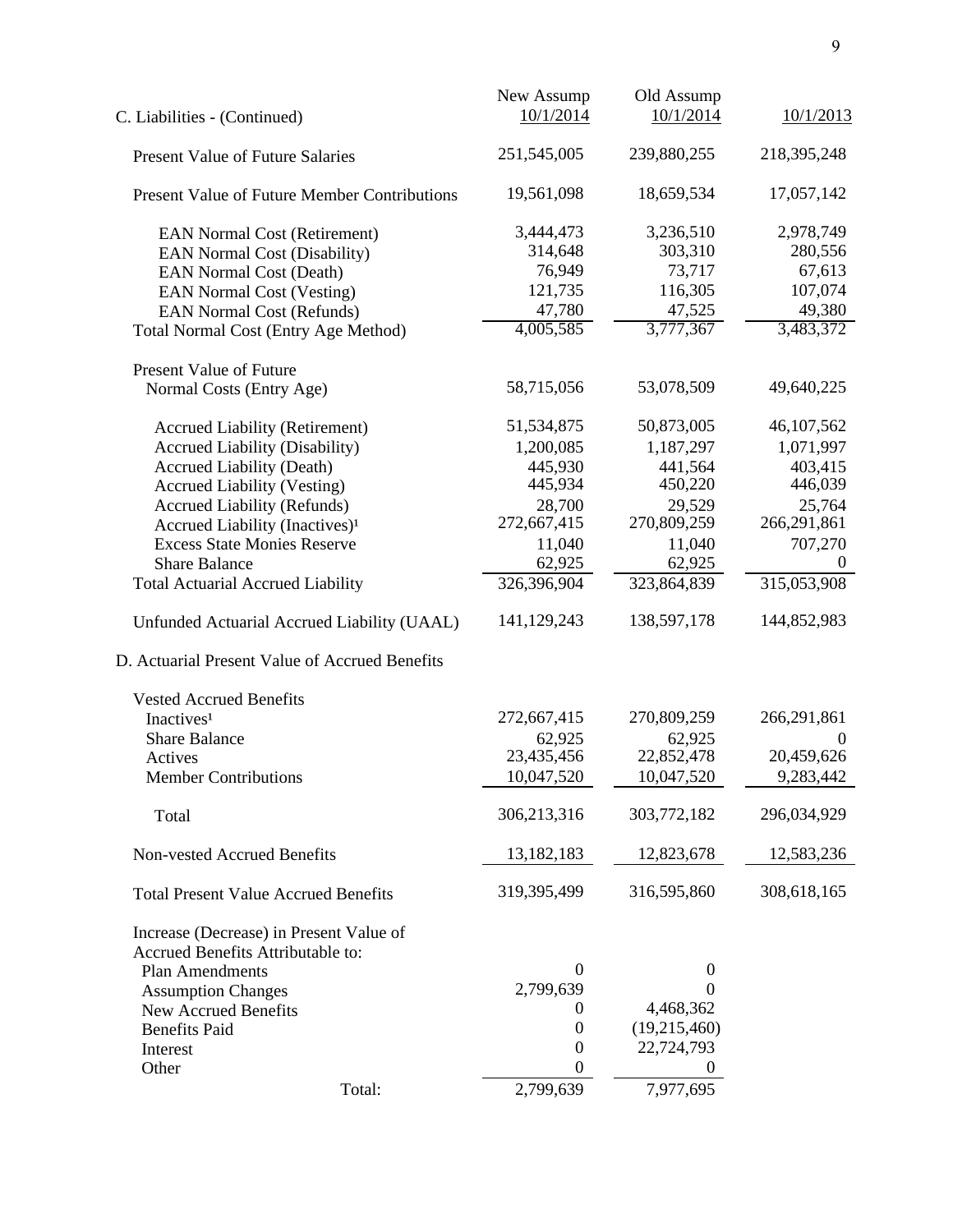| <b>Valuation Date</b><br>Applicable to Plan Year Ending                                                                                           | 10/1/2014<br>9/30/2016                             | 10/1/2014<br>9/30/2016 | 10/1/2013<br>9/30/2015 |  |
|---------------------------------------------------------------------------------------------------------------------------------------------------|----------------------------------------------------|------------------------|------------------------|--|
| E. Pension Cost                                                                                                                                   |                                                    |                        |                        |  |
| Normal Cost (with interest) <sup>3</sup>                                                                                                          | \$4,456,213                                        | \$4,207,987            | \$3,880,476            |  |
| Administrative Expenses (with interest) <sup>3</sup>                                                                                              | 706,686                                            | 707,638                | 510,938                |  |
| Payment Required to Amortize<br><b>Unfunded Actuarial Accrued</b><br>Liability over 30 years (with interest) <sup>3</sup><br>(as of $10/1/2014$ ) | 11,131,338                                         | 11,069,025             | 11,143,779             |  |
| Total Required Contribution <sup>3</sup>                                                                                                          | 16,294,237                                         | 15,984,650             | 15,535,193             |  |
| Expected Member Contributions <sup>3</sup>                                                                                                        | 1,356,196                                          | 1,353,159              | 1,224,602              |  |
| Expected City & State Contribution <sup>3</sup><br>% of Total Annual Payroll                                                                      | 14,938,041<br>96.1%                                | 14,631,491<br>94.4%    | 14,310,591<br>102.5%   |  |
| F. Past Contributions                                                                                                                             |                                                    |                        |                        |  |
| Plan Years Ending:                                                                                                                                | 9/30/2014                                          |                        |                        |  |
| <b>Total Required Contribution</b><br><b>City and State Requirement</b>                                                                           | 13,130,630<br>12,284,012                           |                        |                        |  |
| <b>Actual Contributions Made:</b><br>Members<br>City<br><b>State</b><br>Total                                                                     | 1,078,161<br>10,721,832<br>1,562,180<br>13,362,173 |                        |                        |  |
| G. Net Actuarial Gain (Loss)                                                                                                                      | 7,567,878                                          |                        |                        |  |

<sup>1</sup> The asset values and liabilities for DROP Members include accumulated DROP Balances as of 9/30/2014 and 9/30/2013.

² The Excess Reserve was reduced by \$696,230 per the negotiated agreement.

 ³ Contributions developed as of 10/1/2014 and 10/1/2013 displayed above have been adjusted to account for 1.5 years of interest.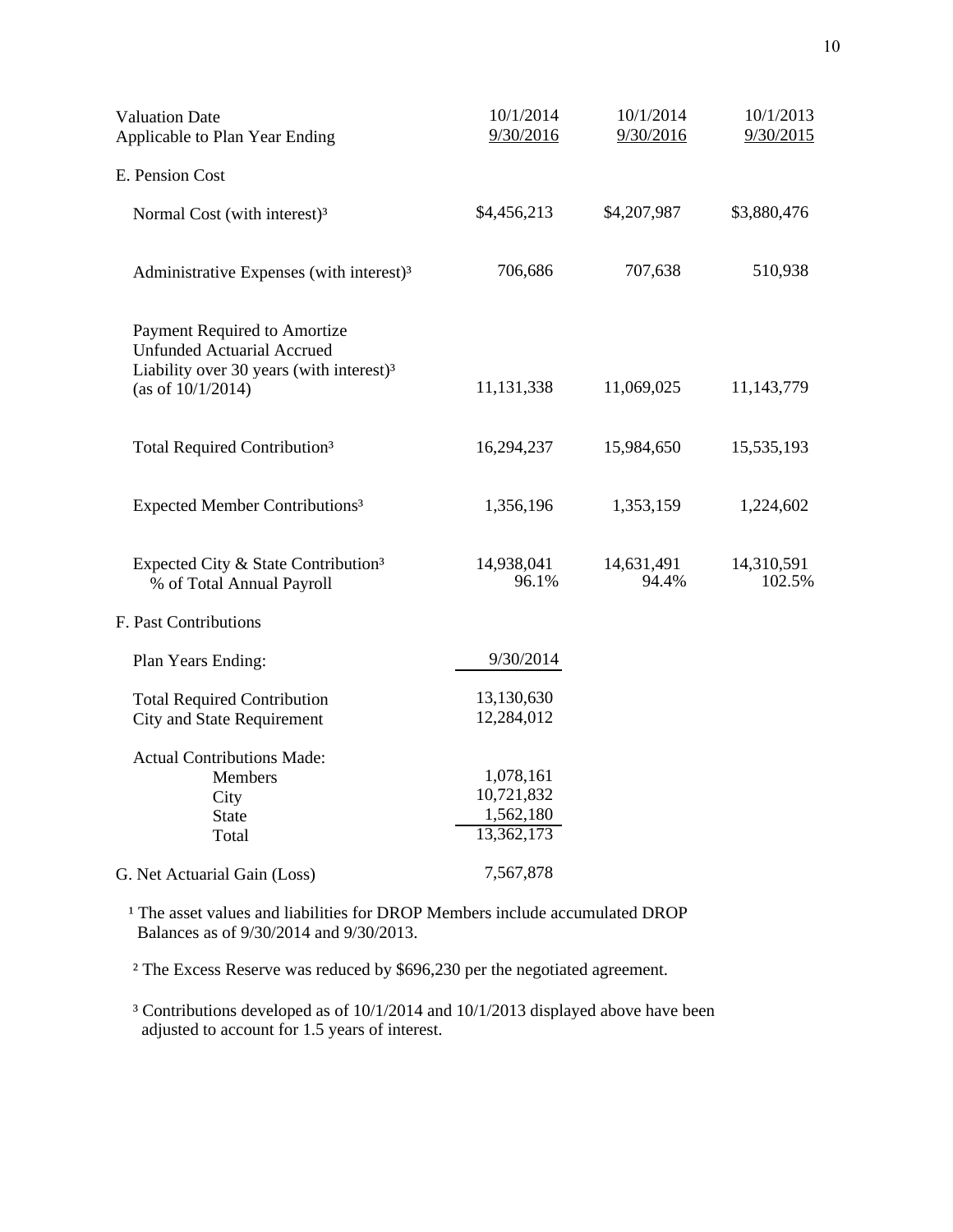H. Schedule Illustrating the Amortization of the Total Unfunded Actuarial Accrued Liability as of:

|      | Projected Unfunded       |
|------|--------------------------|
| Year | <b>Accrued Liability</b> |
| 2014 | 141,129,243              |
| 2015 | 140,957,813              |
| 2016 | 140,450,839              |
| 2019 | 136,553,468              |
| 2024 | 119,463,360              |
| 2034 | 29,574,571               |
| 2044 |                          |
|      |                          |

I. (i) 3 Year Comparison of Actual and Assumed Increases in Pensionable Earnings

|            |           | Actual     | Assumed |
|------------|-----------|------------|---------|
| Year Ended | 9/30/2014 | 7.05%      | 10.80%  |
| Year Ended | 9/30/2013 | 12.30%     | 10.40%  |
| Year Ended | 9/30/2012 | $-11.40\%$ | N/A     |

(ii) 3 Year Comparison of Investment Return on Actuarial Value

|            |           | Actual | Assumed |
|------------|-----------|--------|---------|
| Year Ended | 9/30/2014 | 12.79% | 7.60%   |
| Year Ended | 9/30/2013 | 11.02% | 7 70%   |
| Year Ended | 9/30/2012 | 6.80%  | 7.80%   |

## (iii) Average Annual Payroll Growth \*

| (a) Payroll as of:      | 10/1/2014<br>10/1/2006 | \$15,549,137<br>10,998,000 |
|-------------------------|------------------------|----------------------------|
| (b) Total Increase      |                        | 41.38%                     |
| (c) Number of Years     |                        | 8.00                       |
| (d) Average Annual Rate |                        | 4.42%                      |

\* Payroll prior to 10/1/2006 was unavailable.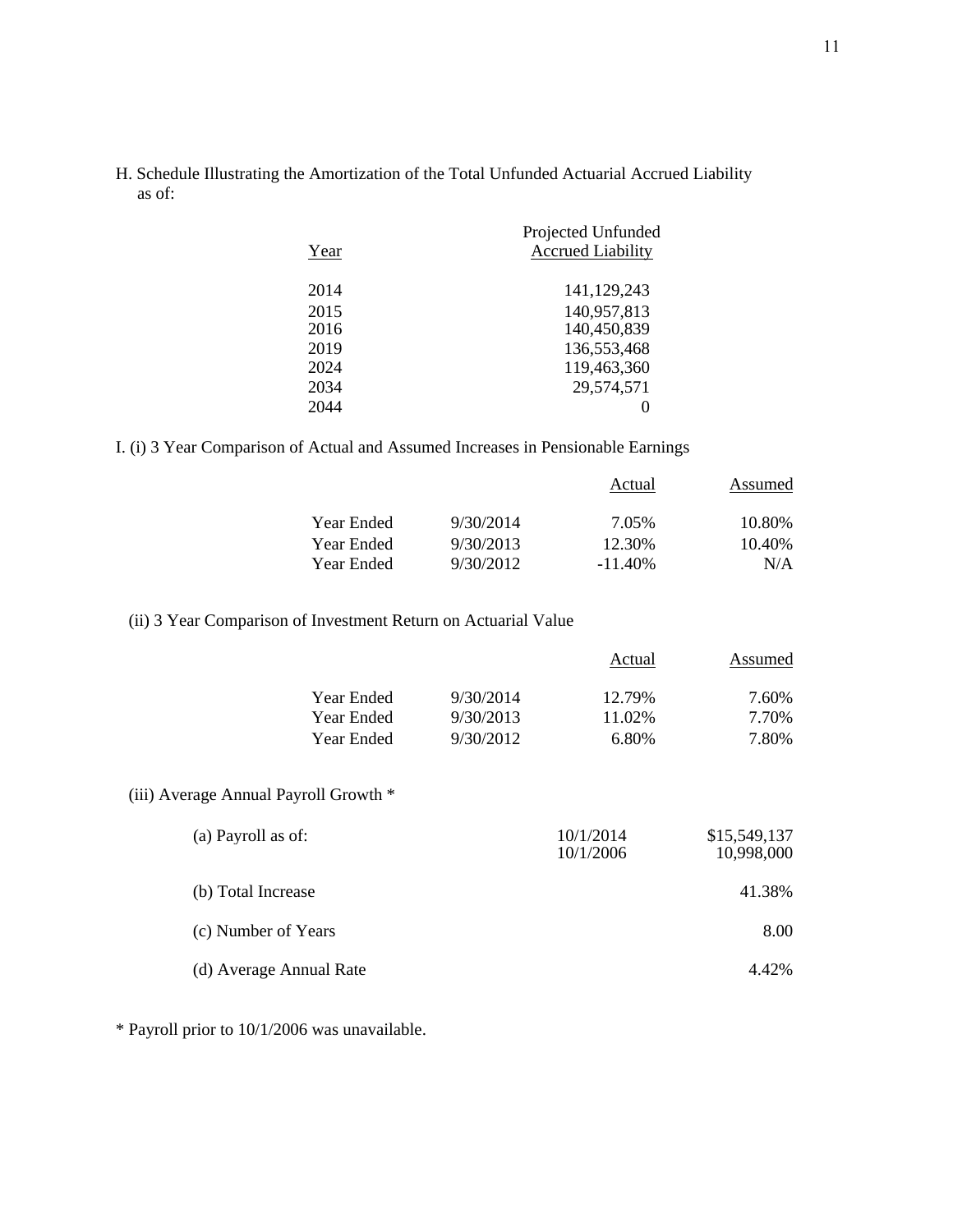#### STATEMENT BY ENROLLED ACTUARY

This actuarial valuation was prepared and completed by me or under my direct supervision, and I acknowledge responsibility for the results. To the best of my knowledge, the results are complete and accurate, and in my opinion, the techniques and assumptions used are reasonable and meet the requirements and intent of Part VII, Chapter 112, Florida Statutes. There is no benefit or expense to be provided by the plan and/or paid from the plan's assets for which liabilities or current costs have not been established or otherwise taken into account in the valuation. All known events or trends which may require a material increase in plan costs or required contribution rates have been taken into account in the valuation.

pulled the channel Bradley R. Heinrichs, FSA, EA, MA

Enrolled Actuary # $1/4$ -6901

Please let us know when the report is approved by the Board and unless otherwise directed we will provide copies of the report to the following offices to comply with Chapter 112 Florida Statutes:

> Mr. Keith Brinkman Bureau of Local Retirement Systems Post Office Box 9000 Tallahassee, FL 32315-9000

> Ms. Sarah Carr Municipal Police and Fire Pension Trust Funds Division of Retirement Post Office Box 3010 Tallahassee, FL 32315-3010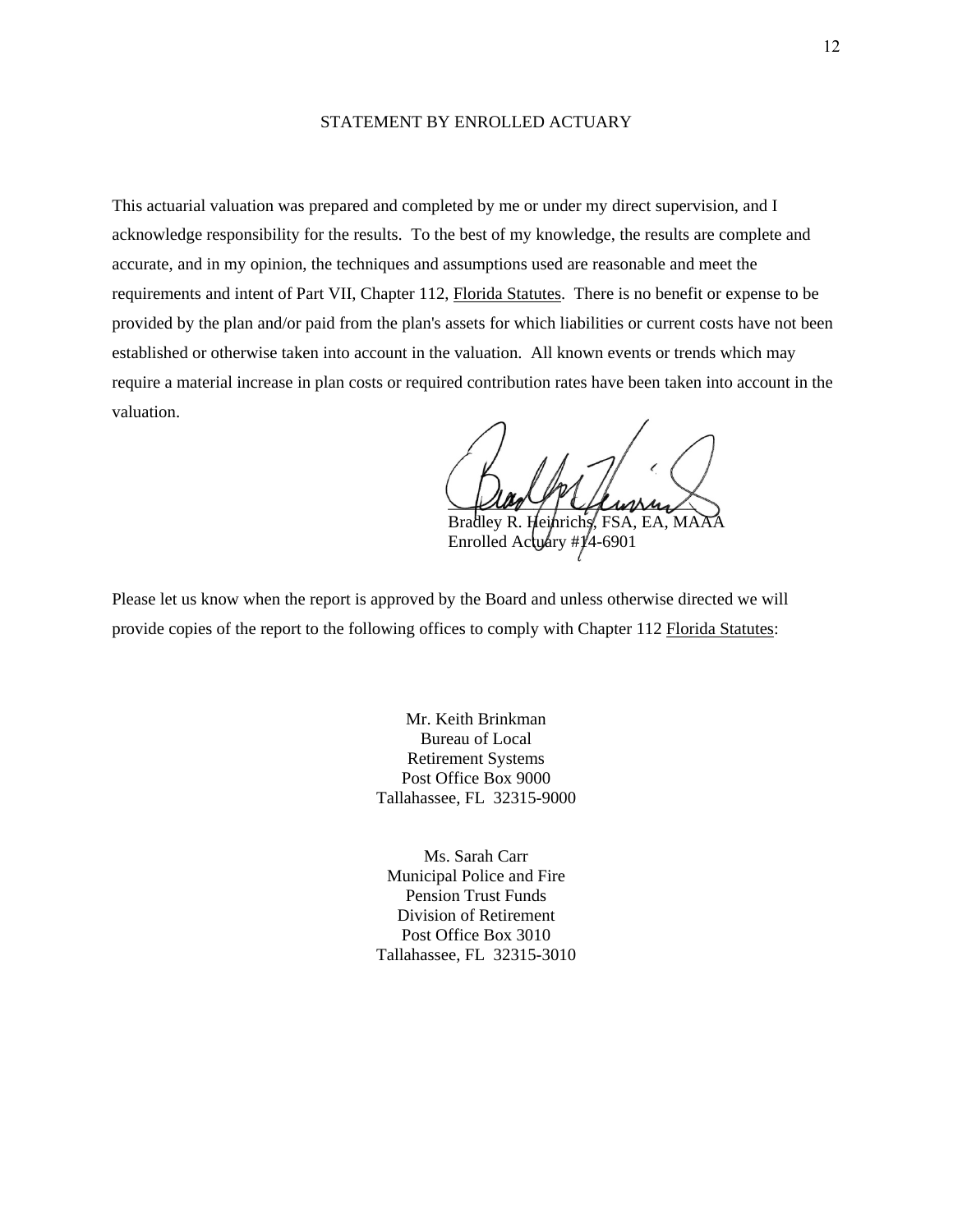# RECONCILIATION OF UNFUNDED ACTUARIAL ACCRUED LIABILITIES

| (1)  | Unfunded Actuarial Accrued Liability as of October 1, 2013                                          | \$144,852,983 |
|------|-----------------------------------------------------------------------------------------------------|---------------|
| (2)  | City and State Normal Cost developed as of October 1, 2013                                          | 2,384,088     |
| (3)  | Expected administrative expenses for the year ended September 30, 2014                              | 458,652       |
| (4)  | Expected interest on $(1)$ , $(2)$ and $(3)$                                                        | 11,207,446    |
| (5)  | Sponsor contributions to the System during the year ended September 30, 2014                        | 12,284,012    |
| (6)  | Expected interest on (5)                                                                            | 454,101       |
| (7)  | Expected Unfunded Actuarial Accrued Liability as of<br>September 30, 2014 $(1)+(2)+(3)+(4)-(5)-(6)$ | 146, 165, 056 |
| (8)  | Change to UAAL due to Assumption Change                                                             | 2,532,065     |
| (9)  | Change to UAAL due to Actuarial (Gain)/Loss                                                         | (7,567,878)   |
| (10) | Unfunded Accrued Liability as of October 1, 2014                                                    | 141,129,243   |

| Date        | Years     | 10/1/2014      | Amortization |
|-------------|-----------|----------------|--------------|
| Established | Remaining | Amount         | Amount       |
| 10/1/2002   | 18        | \$44,998,084   | \$3,508,663  |
| 10/1/2003   | 19        | (2,551,270)    | (191, 998)   |
| 10/1/2003   | 19        | 3,952,546      | 297,452      |
| 10/1/2004   | 20        | 16,374,646     | 1,192,466    |
| 10/1/2004   | 20        | 11,154,525     | 812,316      |
| 10/1/2005   | 21        | 21,466,724     | 1,516,340    |
| 10/1/2006   | 22        | 3,894,570      | 267,405      |
| 10/1/2007   | 23        | (4,699,956)    | (314, 281)   |
| 10/1/2008   | 24        | 16,983,389     | 1,107,951    |
| 10/1/2009   | 25        | 19,752,325     | 1,259,154    |
| 10/1/2009   | 25        | (1,326,101)    | (84, 535)    |
| 10/1/2010   | 26        | 6,001,012      | 374,354      |
| 10/1/2010   | 26        | (30, 461, 661) | (1,900,253)  |
| 10/1/2010   | 26        | 7,891,168      | 492,265      |
| 10/1/2011   | 27        | 5,321,493      | 325,289      |
| 10/1/2011   | 27        | 6,806,485      | 416,063      |
| 10/1/2012   | 28        | 3,754,630      | 225,172      |
| 10/1/2012   | 28        | (207, 731)     | (12, 458)    |
| 10/1/2012   | 28        | 997,303        | 59,810       |
|             |           |                |              |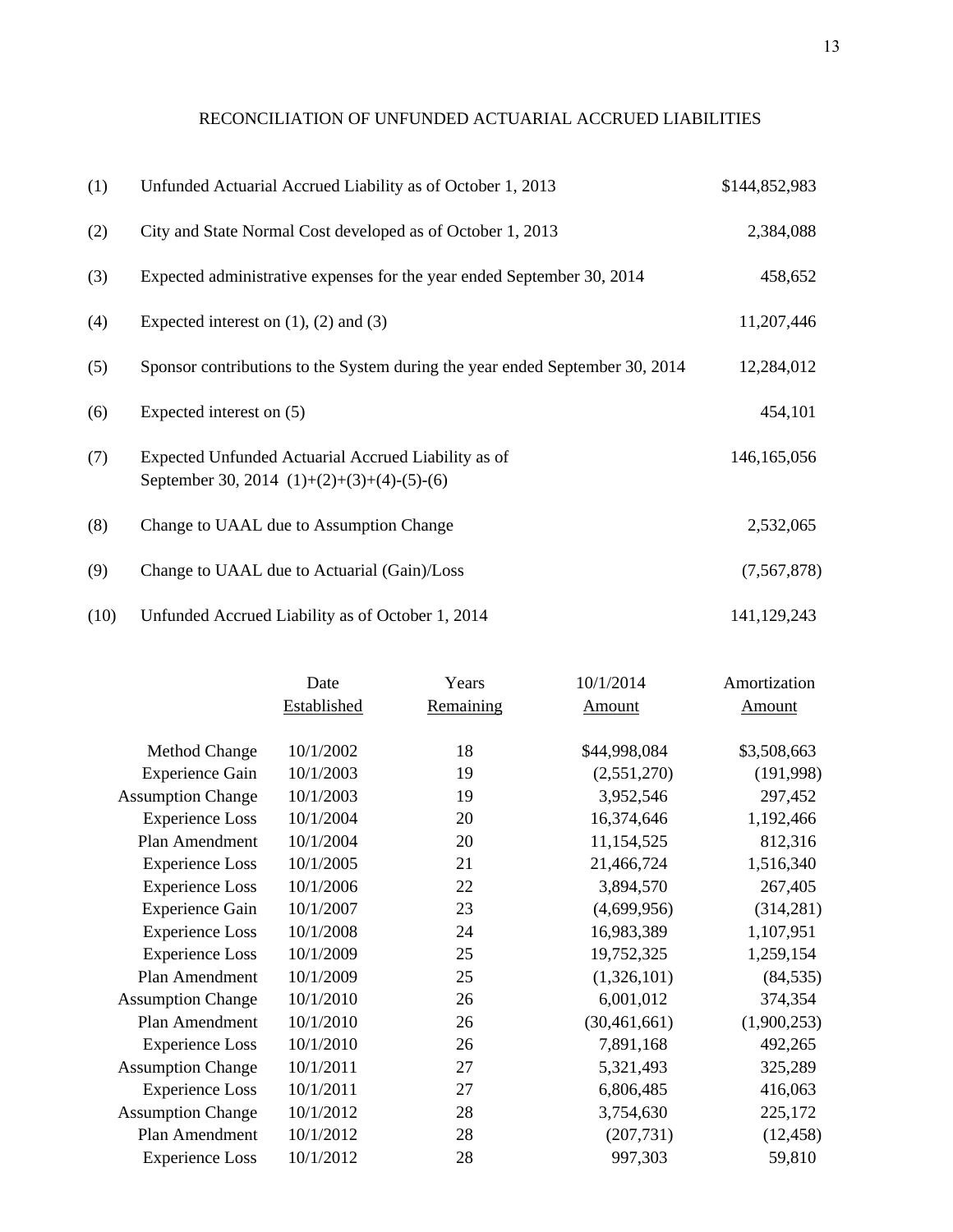|                            | Date        | Years     | 10/1/2014   | Amortization |
|----------------------------|-------------|-----------|-------------|--------------|
|                            | Established | Remaining | Amount      | Amount       |
|                            |             |           |             |              |
| <b>Reconciliation Base</b> | 10/1/2013   | 29        | (137, 182)  | (8,081)      |
| <b>Experience Gain</b>     | 10/1/2013   | 29        | (1,374,880) | (80,987)     |
| 2012 13th Check            | 10/1/2013   | 29        | 3,038,759   | 178,998      |
| 13th Check Assump          | 10/1/2013   | 29        | 11,368,655  | 669,671      |
| <b>Assumption Change</b>   | 10/1/2013   | 29        | 2,795,609   | 164,676      |
| Plan Amendment             | 10/1/2013   | 29        | 371,914     | 21,908       |
| <b>Assumption Change</b>   | 10/1/2014   | 30        | 2,532,065   | 146,652      |
| <b>Experience Gain</b>     | 10/1/2014   | 30        | (7,567,878) | (438, 315)   |
|                            |             |           |             |              |
|                            |             |           | 141,129,243 | 10,005,697   |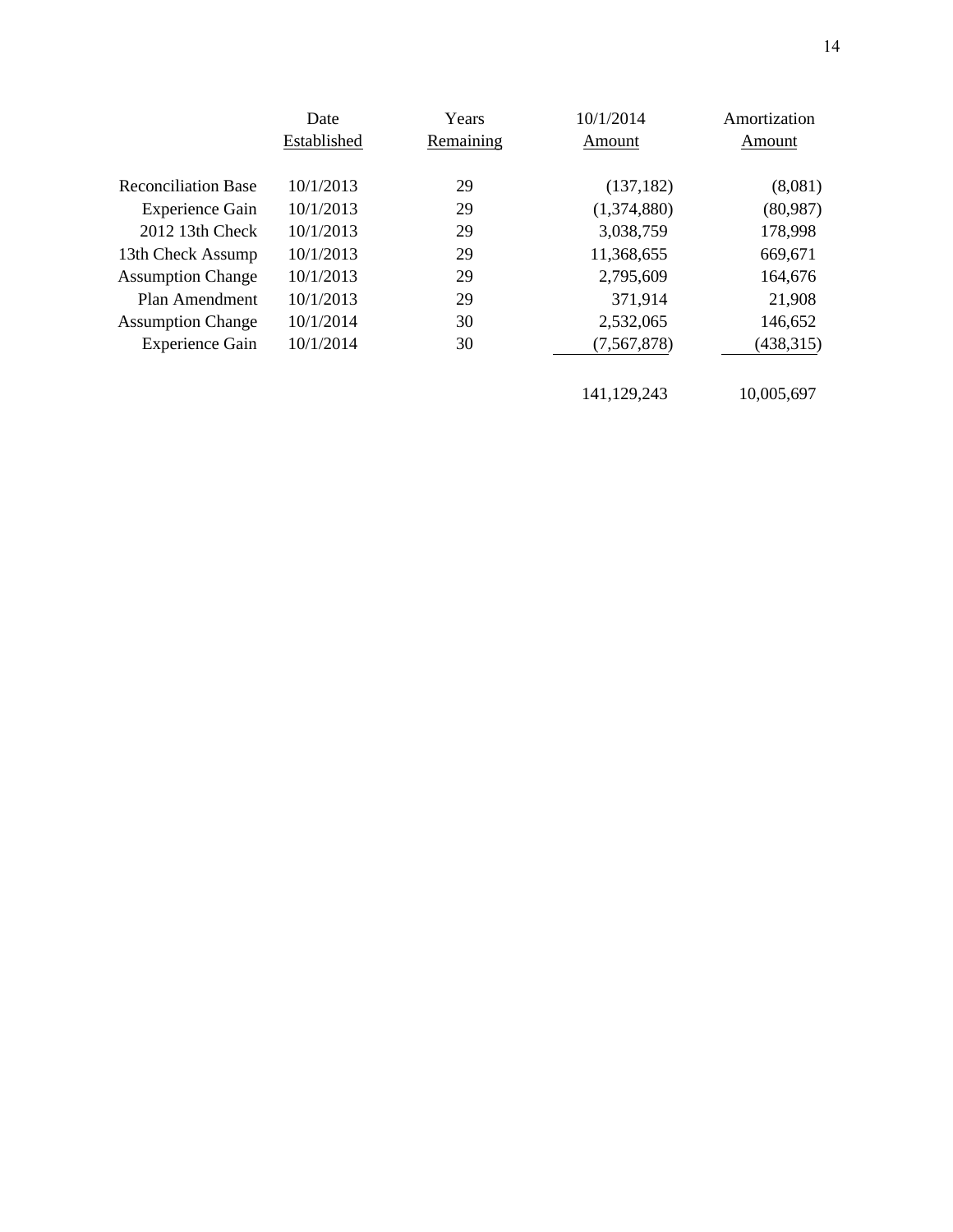# DETAILED ACTUARIAL (GAIN)/LOSS ANALYSIS

|     | (1) Unfunded Actuarial Accrued Liability (UAAL) as of<br>October 1, 2013 | \$144,852,983 |
|-----|--------------------------------------------------------------------------|---------------|
| (2) | Expected UAAL as of October 1, 2014                                      | 146, 165, 056 |
| (3) | Summary of Actuarial (Gain)/Loss, by component:                          |               |
|     | <b>Investment Return (Actuarial Asset Basis)</b>                         | (8,518,141)   |
|     | <b>Salary Increases</b>                                                  | (105, 663)    |
|     | <b>Active Decrements</b>                                                 | 939,865       |
|     | <b>Inactive Mortality</b>                                                | 469,788       |
|     | Other                                                                    | (353, 727)    |
|     | Increase in UAAL due to (Gain)/Loss                                      | (7, 567, 878) |
| (4) | Increase in UAAL due to Assumption Changes                               | 2,532,065     |
|     | (5) Actual UAAL as of October 1, 2014                                    | \$141,129,243 |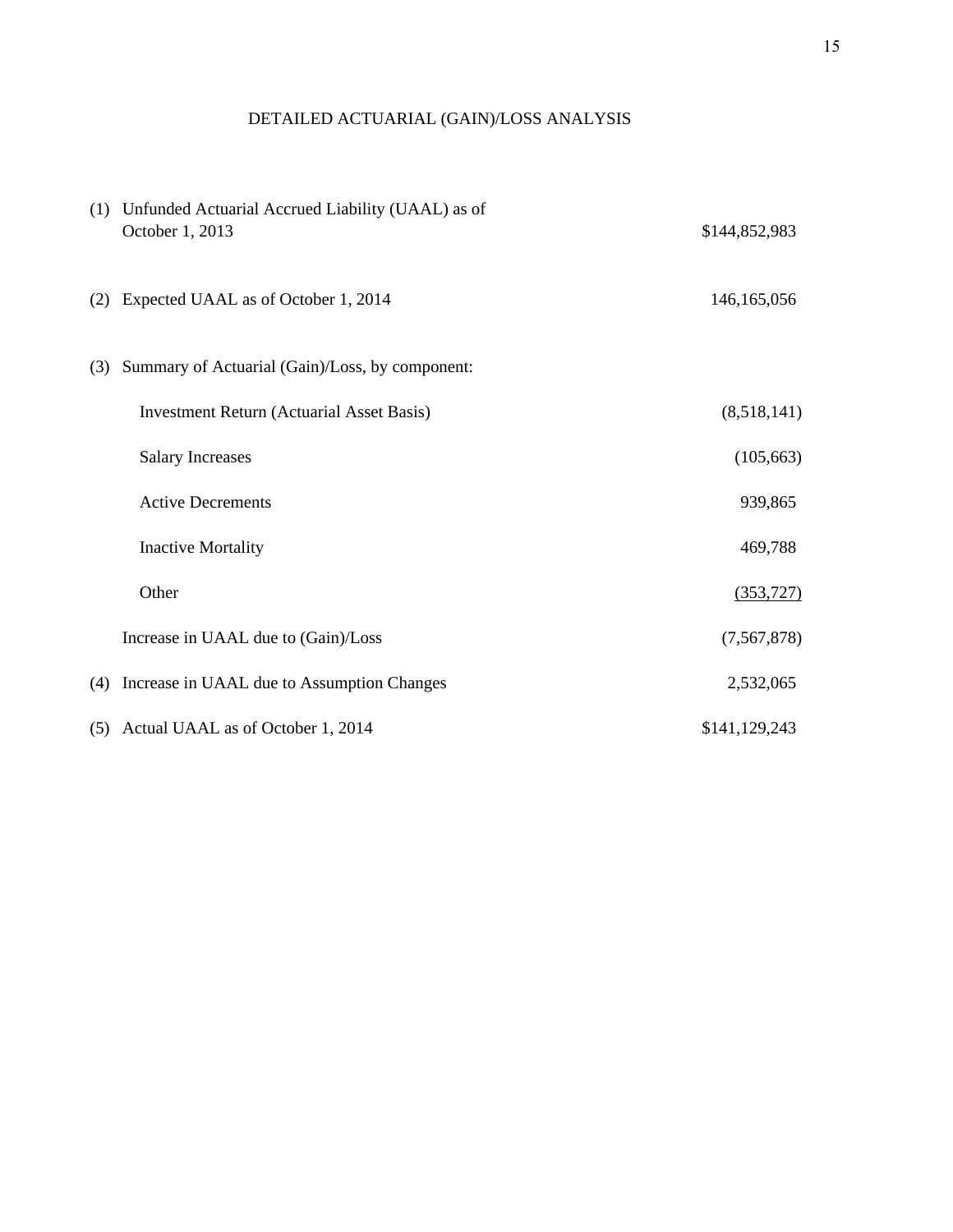## ACTUARIAL ASSUMPTIONS AND METHODS

## **Mortality Rates**

| <b>Healthy Lives</b>        | RP-2000 Combined Healthy - Sex Distinct. Based on a<br>study of over 650 public safety funds, the RP-2000 table<br>reflects a 10% margin for future mortality<br>improvements.                                                                                                                                    |
|-----------------------------|-------------------------------------------------------------------------------------------------------------------------------------------------------------------------------------------------------------------------------------------------------------------------------------------------------------------|
| Disabled Lives              | RP-2000 Disabled Table.                                                                                                                                                                                                                                                                                           |
| <b>Interest Rate</b>        | 7.50% per year compounded annually, net of investment<br>related expenses (previously 7.60%).                                                                                                                                                                                                                     |
| 13 <sup>th</sup> Check Load | An underlying interest rate of 7.20% is used (0.3% lower<br>than the assumed rate) to account for the $13th$ check.<br>Additionally, since the DROP Balances are included in<br>the computation of the $13th$ check, the resulting load on<br>the accrued liabilities is increased by 60% to account for<br>this. |

## Termination Rates

|     | % Terminating   |
|-----|-----------------|
| Age | During the Year |
|     |                 |
| 20  | 10.30%          |
| 25  | 7.30            |
| 30  | 4.15            |
| 35  | 1.82            |
| 40  | 0.99            |
| 45  | 0.48            |
|     |                 |

## Disability Rates

|            | Ordinary               | Service         |
|------------|------------------------|-----------------|
| <u>Age</u> | <b>Disability Rate</b> | Disability Rate |
| 20         | 0.04%                  | 0.03%           |
| 25         | 0.06                   | 0.05            |
| 30         | 0.09                   | 0.07            |
| 35         | 0.12                   | 0.10            |
| 40         | 0.18                   | 0.14            |
| 45         | 0.32                   | 0.26            |
| 50         | 0.55                   | 0.44            |
| 55         | 0.79                   | 0.63            |

Line of Duty Incidence<br>
Death - 15% in the line of duty.

Disability – 45% in the line of duty.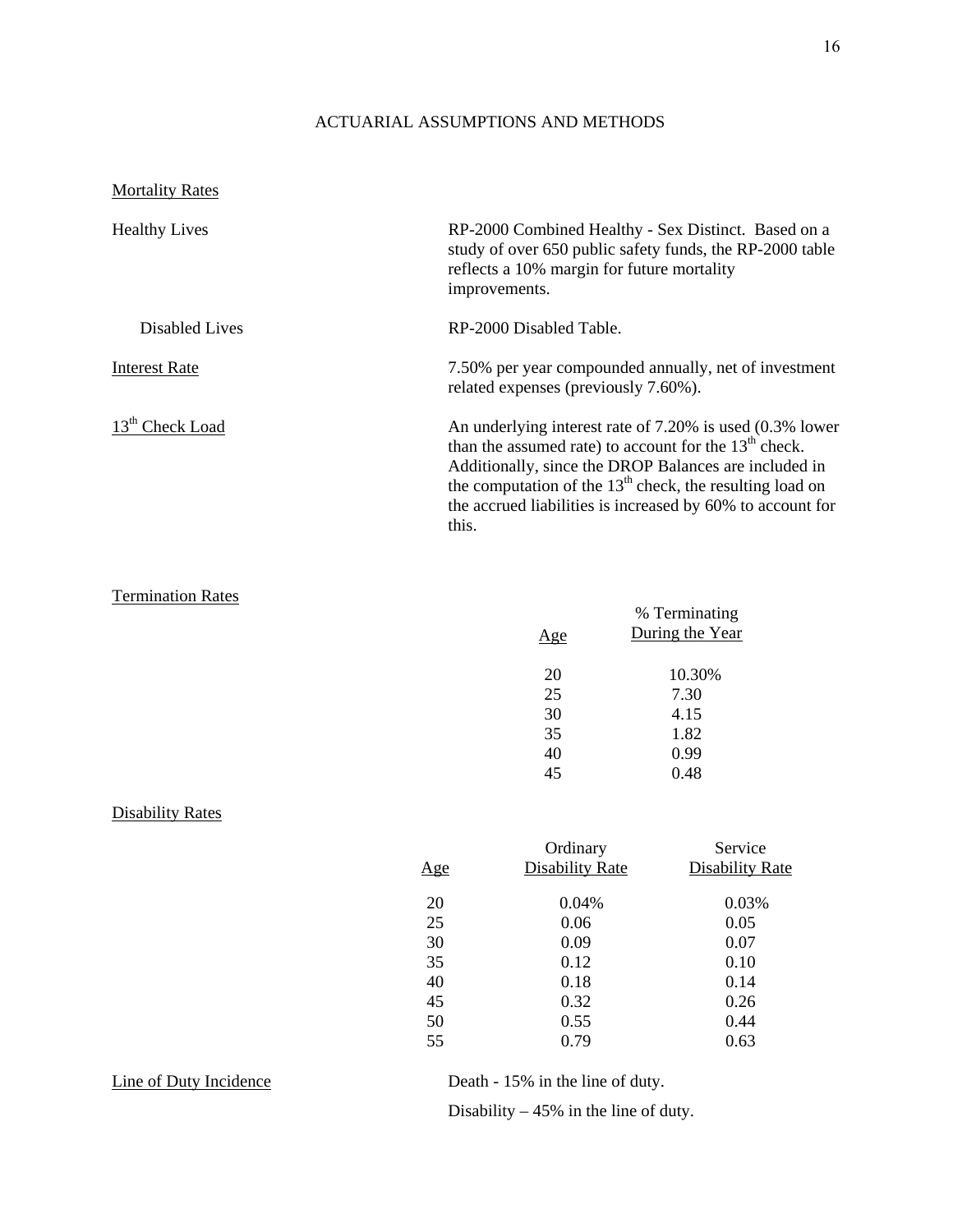# Retirement Rates

|     | <b>Years of Service</b> |           |        |        |        |        |         |
|-----|-------------------------|-----------|--------|--------|--------|--------|---------|
| Age | 10                      | $11 - 22$ | 23     | 24-30  | 31     | 32     | 33      |
| 45  | 0.00%                   | 0.00%     | 5.00%  | 2.50%  | 2.50%  | 2.50%  | 100.00% |
| 46  | 0.00                    | 0.00      | 5.00   | 2.50   | 2.50   | 2.50   | 100.00  |
| 47  | 0.00                    | 0.00      | 5.00   | 2.50   | 2.50   | 2.50   | 100.00  |
| 48  | 0.00                    | 0.00      | 5.00   | 2.50   | 2.50   | 2.50   | 100.00  |
| 49  | 0.00                    | 0.00      | 5.00   | 2.50   | 2.50   | 2.50   | 100.00  |
| 50  | 5.00                    | 5.00      | 5.00   | 2.50   | 2.50   | 2.50   | 100.00  |
| 51  | 5.00                    | 2.50      | 2.50   | 2.50   | 2.50   | 2.50   | 100.00  |
| 52  | 5.00                    | 2.50      | 2.50   | 2.50   | 2.50   | 2.50   | 100.00  |
| 53  | 5.00                    | 2.50      | 2.50   | 2.50   | 2.50   | 2.50   | 100.00  |
| 54  | 5.00                    | 2.50      | 2.50   | 2.50   | 2.50   | 2.50   | 100.00  |
| 55  | 10.00                   | 2.50      | 2.50   | 2.50   | 15.00  | 30.00  | 100.00  |
| 56  | 10.00                   | 2.50      | 2.50   | 2.50   | 15.00  | 30.00  | 100.00  |
| 57  | 10.00                   | 2.50      | 2.50   | 2.50   | 15.00  | 30.00  | 100.00  |
| 58  | 15.00                   | 15.00     | 15.00  | 15.00  | 15.00  | 30.00  | 100.00  |
| 59  | 15.00                   | 15.00     | 15.00  | 15.00  | 15.00  | 30.00  | 100.00  |
| 60  | 100.00                  | 100.00    | 100.00 | 100.00 | 100.00 | 100.00 | 100.00  |

For Members with 10 or more years of service as of September 30, 2011:

For Members with less than 10 of service as of September 30, 2011:

|     | <b>Years of Service</b> |           |           |        |        |         |
|-----|-------------------------|-----------|-----------|--------|--------|---------|
| Age | 10                      | $11 - 24$ | $25 - 30$ | 31     | 32     | 33      |
| 45  | 0.00%                   | 0.00%     | 2.50%     | 2.50%  | 2.50%  | 100.00% |
| 46  | 0.00                    | 0.00      | 2.50      | 2.50   | 2.50   | 100.00  |
| 47  | 0.00                    | 0.00      | 2.50      | 2.50   | 2.50   | 100.00  |
| 48  | 0.00                    | 0.00      | 2.50      | 2.50   | 2.50   | 100.00  |
| 49  | 0.00                    | 0.00      | 2.50      | 2.50   | 2.50   | 100.00  |
| 50  | 0.00                    | 0.00      | 2.50      | 2.50   | 2.50   | 100.00  |
| 51  | 0.00                    | 0.00      | 2.50      | 2.50   | 2.50   | 100.00  |
| 52  | 0.00                    | 0.00      | 2.50      | 2.50   | 2.50   | 100.00  |
| 53  | 0.00                    | 0.00      | 2.50      | 2.50   | 2.50   | 100.00  |
| 54  | 0.00                    | 0.00      | 2.50      | 2.50   | 2.50   | 100.00  |
| 55  | 10.00                   | 2.50      | 2.50      | 15.00  | 30.00  | 100.00  |
| 56  | 10.00                   | 2.50      | 2.50      | 15.00  | 30.00  | 100.00  |
| 57  | 10.00                   | 2.50      | 2.50      | 15.00  | 30.00  | 100.00  |
| 58  | 15.00                   | 15.00     | 15.00     | 15.00  | 30.00  | 100.00  |
| 59  | 15.00                   | 15.00     | 15.00     | 15.00  | 30.00  | 100.00  |
| 60  | 100.00                  | 100.00    | 100.00    | 100.00 | 100.00 | 100.00  |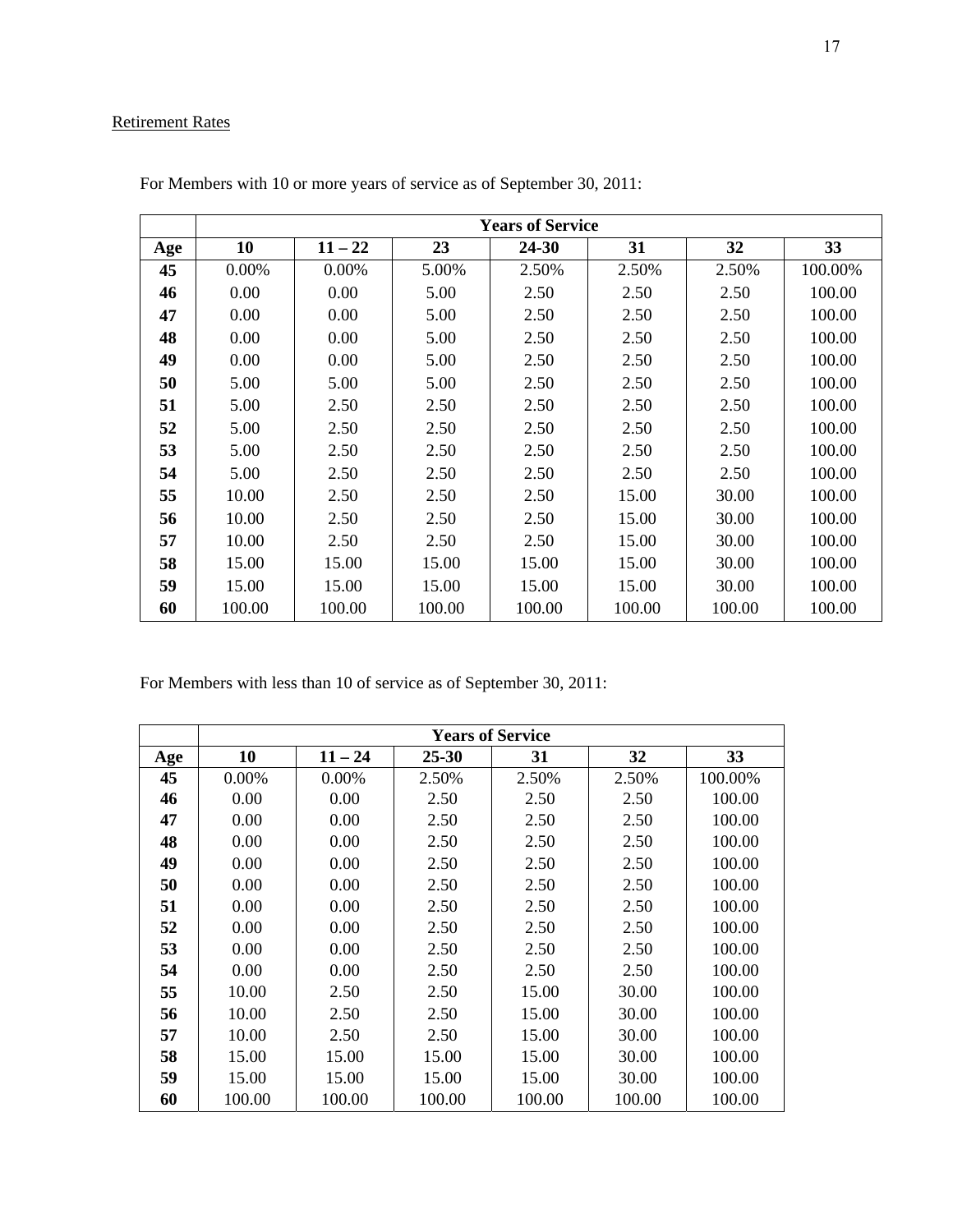# Salary Increases

|                                | <b>Years of Service</b><br>0<br>1<br>$\overline{c}$<br>3<br>4<br>5<br>6<br>$\overline{7}$<br>8 | <u>Rate</u><br>35.00%<br>12.00<br>10.00<br>9.00<br>8.50<br>8.00<br>7.50<br>7.25<br>7.25                                                                                                                                          |
|--------------------------------|------------------------------------------------------------------------------------------------|----------------------------------------------------------------------------------------------------------------------------------------------------------------------------------------------------------------------------------|
|                                | $9+$                                                                                           | 7.00                                                                                                                                                                                                                             |
| <b>Payroll Growth</b>          | Up to 3.00% per year.                                                                          |                                                                                                                                                                                                                                  |
| <b>Administrative Expenses</b> | for 2014.                                                                                      | Equivalent to those incurred in the prior year, \$635,223                                                                                                                                                                        |
| <b>Funding Method</b>          | Entry Age Normal Actuarial Cost Method.                                                        |                                                                                                                                                                                                                                  |
| <b>Actuarial Asset Method</b>  | five-year period.                                                                              | The Actuarial Value of Assets utilizes a five-year<br>smoothing methodology. The annual difference between<br>expected and actual investment earnings (Market Value,<br>net of investment-related expenses), is phased-in over a |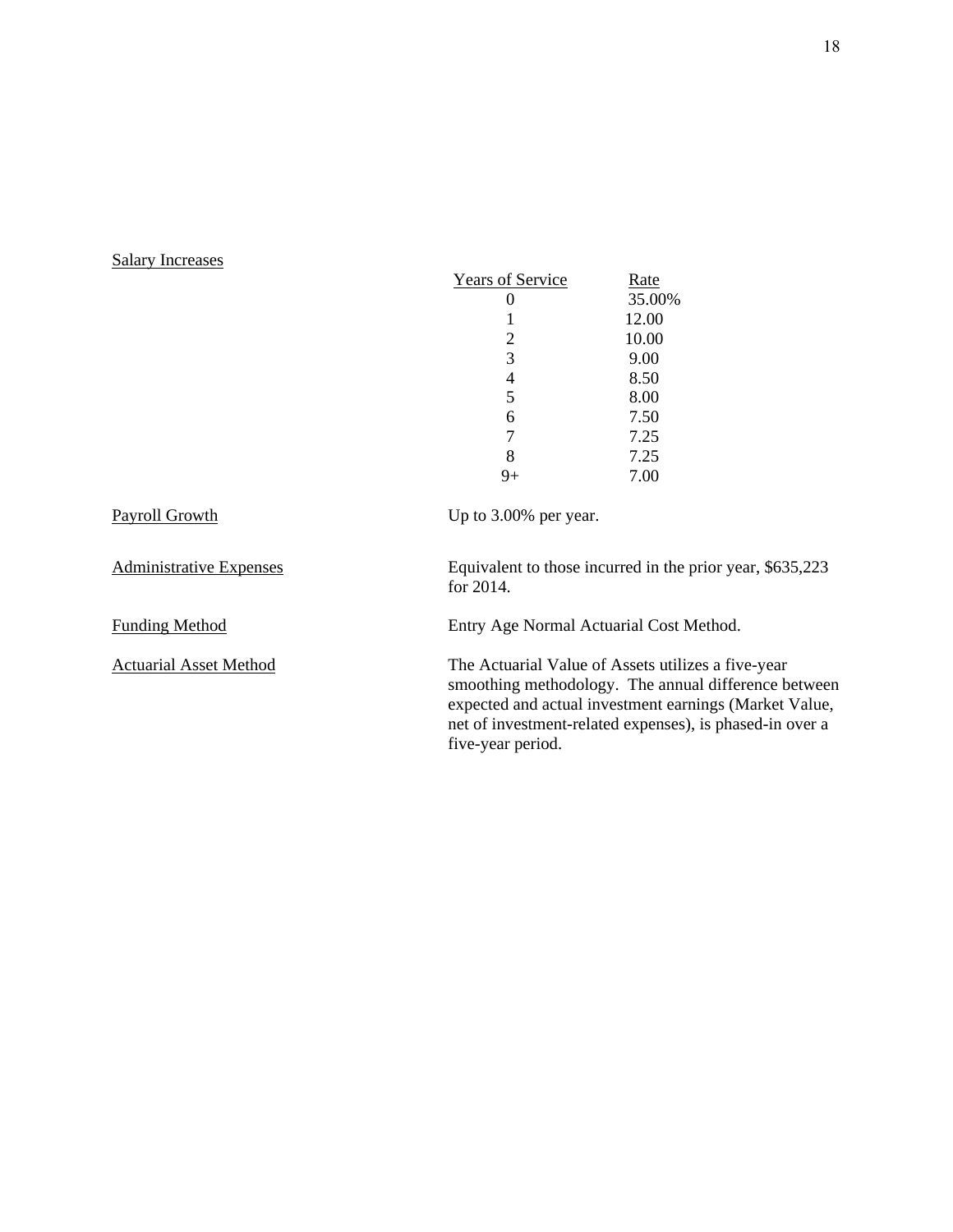#### VALUATION NOTES

Total Annual Payroll is the projected annual rate of pay for the fiscal year beginning on the valuation date of all covered Members.

Present Value of Benefits is the single sum value on the valuation date of all future benefits to be paid to current Members, Retirees, Beneficiaries, Disability Retirees and Vested Terminations.

Total Required Contribution is equal to the Normal Cost plus an amount sufficient to amortize the Unfunded Accrued Liability over no more than 30 years. The required amount is adjusted for interest according to the timing of contributions during the year.

Entry Age Normal Cost Method - Under this method, the normal cost is the sum of the individual normal costs for all active participants. For an active participant, the normal cost is the participant's normal cost accrual rate, multiplied by the participant's current compensation.

(a) The normal cost accrual rate equals

(i) the present value of future benefits for the participant, determined as of the participant's entry age, divided by

(ii) the present value of the compensation expected to be paid to the participant for each year of the participant's anticipated future service, determined as of the participant's entry age.

- (b) In calculating the present value of future compensation, the salary scale is applied both retrospectively and prospectively to estimate compensation in years prior to and subsequent to the valuation year based on the compensation used for the valuation.
- (c) The accrued liability is the sum of the individual accrued liabilities for all participants and beneficiaries. A participant's accrued liability equals the present value, at the participant's attained age, of future benefits less the present value at the participant's attained age of the individual normal costs payable in the future. A beneficiary's accrued liability equals the present value, at the beneficiary's attained age, of future benefits. The unfunded accrued liability equals the total accrued liability less the actuarial value of assets.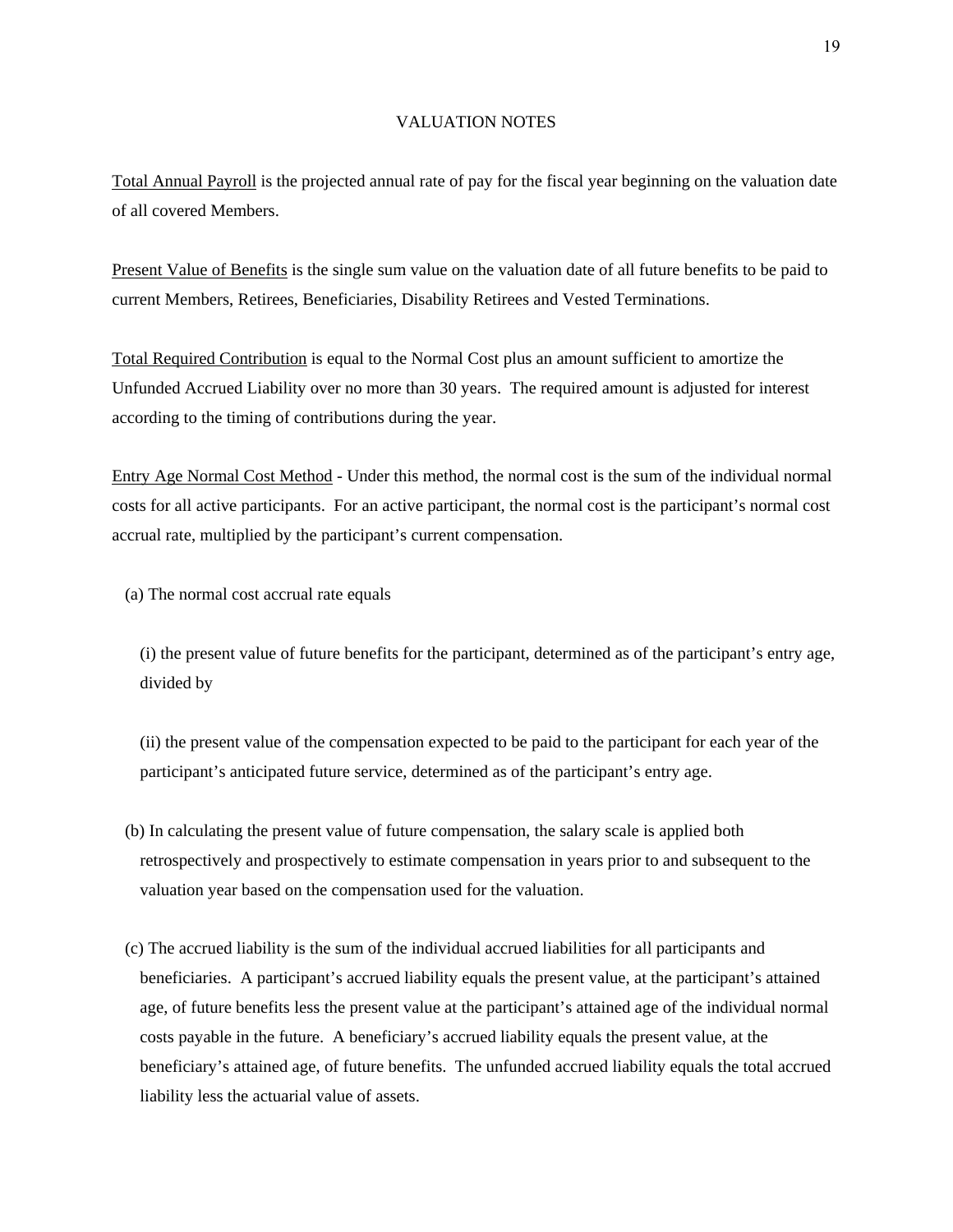(d) Under this method, the entry age used for each active participant is the participant's age at the time he or she would have commenced participation if the plan had always been in existence under current terms, or the age as of which he or she first earns service credits for purposes of benefit accrual under the current terms of the plan.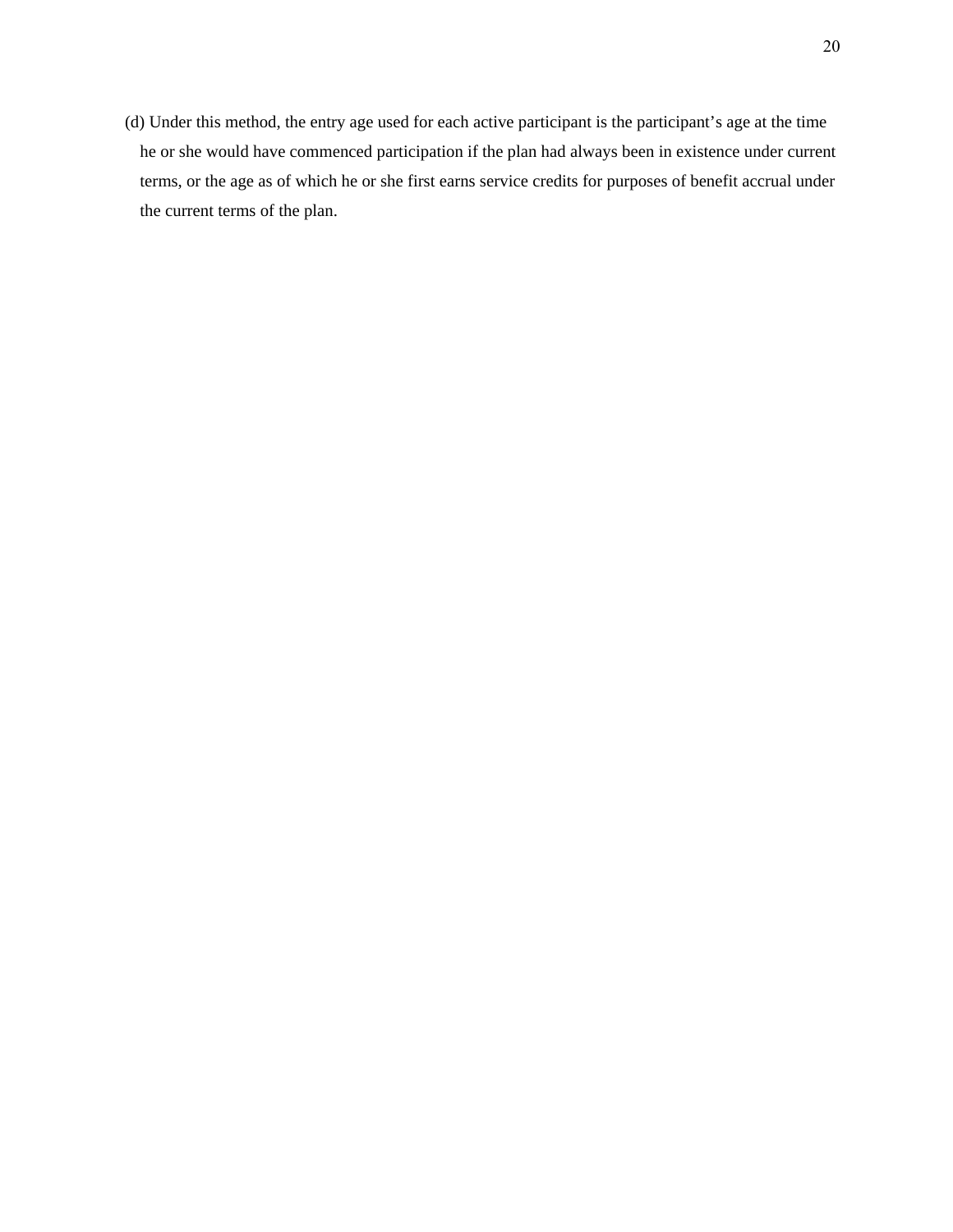### STATEMENT OF FIDUCIARY NET POSITION **SEPTEMBER 30, 2014**

| <b>ASSETS</b>                               | <b>COST VALUE</b> | <b>MARKET VALUE</b> |
|---------------------------------------------|-------------------|---------------------|
| Cash and Cash Equivalents:                  |                   |                     |
| Prepaid Expenses                            | 4,762.00          | 4,762.00            |
| <b>Money Market</b>                         | 4,586,500.00      | 4,586,500.00        |
| Cash                                        | 18,642.00         | 18,642.00           |
|                                             |                   |                     |
| <b>Total Cash and Equivalents</b>           | 4,609,904.00      | 4,609,904.00        |
| Receivables:                                |                   |                     |
| <b>State Contributions</b>                  | 1,625,106.00      | 1,625,106.00        |
| Other                                       | 5,239.00          | 5,239.00            |
| <b>DROP</b> Loan Repayments                 | 846,531.00        | 846,531.00          |
| From Broker for Investments Sold            | 249,221.00        | 249,221.00          |
| <b>Investment Income</b>                    | 265,446.00        | 265,446.00          |
|                                             |                   |                     |
| <b>Total Receivable</b>                     | 2,991,543.00      | 2,991,543.00        |
| Investments:                                |                   |                     |
| U.S. Bonds and Bills                        | 14,899,979.00     | 14,899,979.00       |
| <b>Federal Agency Guaranteed Securities</b> | 11,390,078.00     | 11,390,078.00       |
| <b>Corporate Bonds</b>                      | 2,610,482.00      | 2,610,482.00        |
| <b>Stocks</b>                               | 85,562,220.00     | 85,562,220.00       |
| <b>Mutual Funds:</b>                        |                   |                     |
| <b>Fixed Income</b>                         | 8,352,011.00      | 8,352,011.00        |
| Equity                                      | 29,645,555.00     | 29,645,555.00       |
| Pooled/Common/Commingled Funds:             |                   |                     |
| <b>Fixed Income</b>                         | 13,663,624.00     | 13,663,624.00       |
| Timber                                      | 7,239,208.00      | 7,239,208.00        |
| <b>Real Estate</b>                          | 22,963,748.00     | 22,963,748.00       |
|                                             |                   |                     |
| <b>Total Investments</b>                    | 196,326,905.00    | 196,326,905.00      |
| <b>Total Assets</b>                         | 203,928,352.00    | 203,928,352.00      |
| <b>LIABILITIES</b>                          |                   |                     |
| Payables:                                   |                   |                     |
| Supplemental Pension (13th check)           | 17,955.00         | 17,955.00           |
| <b>Investment Expenses</b>                  | 208,142.00        | 208,142.00          |
| <b>Administrative Expenses</b>              | 8,675.00          | 8,675.00            |
| To Broker for Investments Purchased         | 163,984.00        | 163,984.00          |
| Prepaid City Contribution                   | 939,045.00        | 939,045.00          |
|                                             |                   |                     |
| <b>Total Liabilities</b>                    | 1,337,801.00      | 1,337,801.00        |
| NET POSITION RESTRICTED FOR PENSIONS        | 202,590,551.00    | 202,590,551.00      |
| TOTAL LIABILITIES AND NET ASSETS            | 203,928,352.00    | 203,928,352.00      |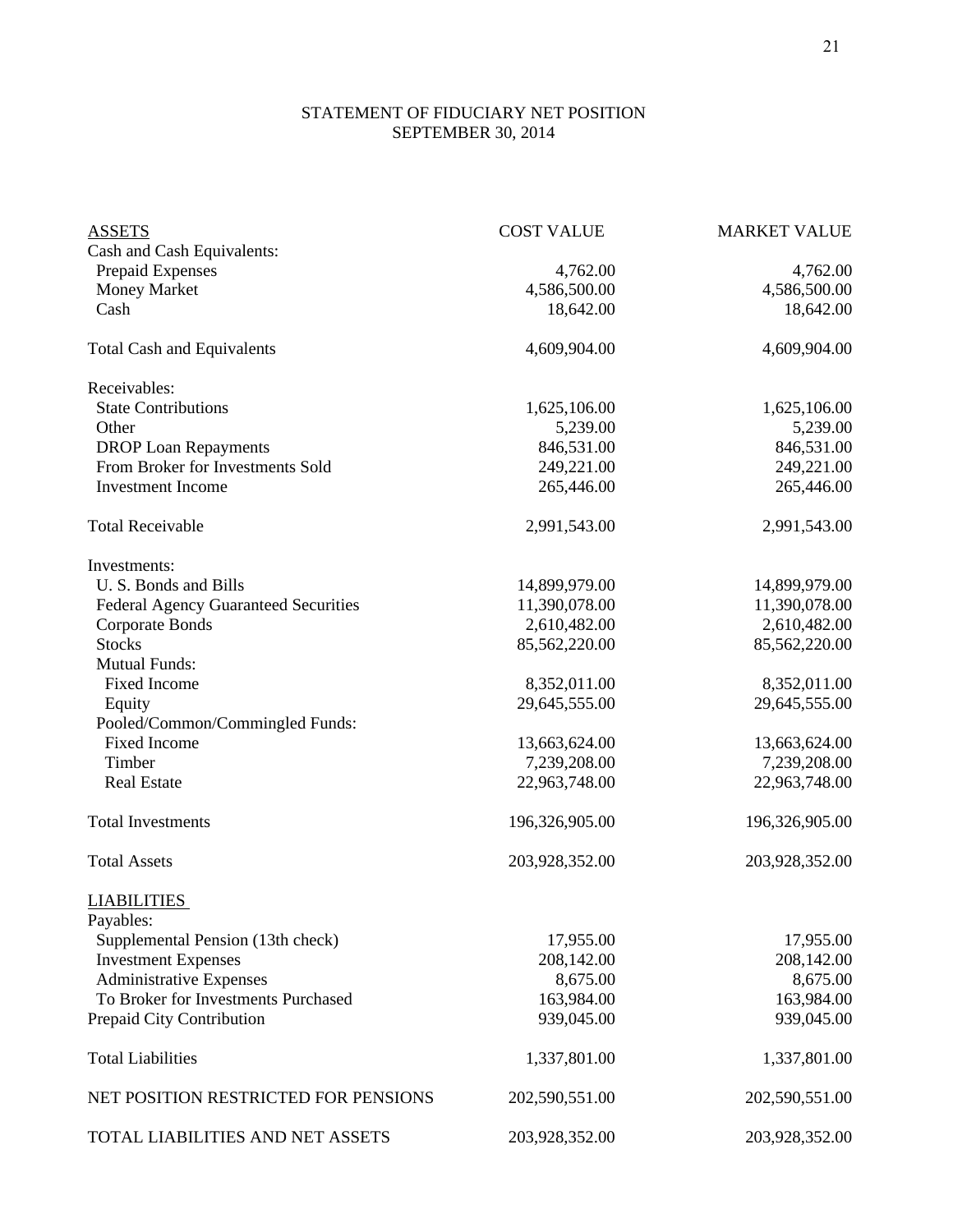### STATEMENT OF CHANGES IN FIDUCIARY NET POSITION FOR THE YEAR ENDED SEPTEMBER 30, 2014 Market Value Basis

## ADDITIONS

| Contributions:                            |                |                 |
|-------------------------------------------|----------------|-----------------|
| Member                                    | 1,078,161.00   |                 |
| City                                      | 10,721,832.00  |                 |
| <b>State</b>                              | 1,625,106.00   |                 |
| <b>Total Contributions</b>                |                | 13,425,099.00   |
| <b>Investment Income:</b>                 |                |                 |
| Net Increase in Fair Value of Investments | 16,499,846.00  |                 |
| Interest & Dividends                      | 4,462,643.00   |                 |
| Less Investment Expense <sup>1</sup>      | (1,000,447.00) |                 |
| Net Investment Income                     |                | 19,962,042.00   |
| <b>Total Additions</b>                    |                | 33, 387, 141.00 |
| <b>DEDUCTIONS</b>                         |                |                 |
| <b>Distributions to Members:</b>          |                |                 |
| <b>Benefit Payments</b>                   | 13,268,763.00  |                 |
| Lump Sum DROP Distributions               | 4,322,578.00   |                 |
| Supplemental Pension (13th check)         | 1,580,014.00   |                 |
| <b>Refunds of Member Contributions</b>    | 44,105.00      |                 |
| <b>Total Distributions</b>                |                | 19,215,460.00   |
| <b>Administrative Expense</b>             |                | 635,223.00      |
| <b>Total Deductions</b>                   |                | 19,850,683.00   |
| Net Increase in Net Position              |                | 13,536,458.00   |
| NET POSITION RESTRICTED FOR PENSIONS      |                |                 |
| Beginning of the Year                     |                | 189,054,093.00  |
| End of the Year                           |                | 202,590,551.00  |
|                                           |                |                 |

<sup>1</sup>Investment Related expenses include investment advisory, custodial and performance monitoring fees.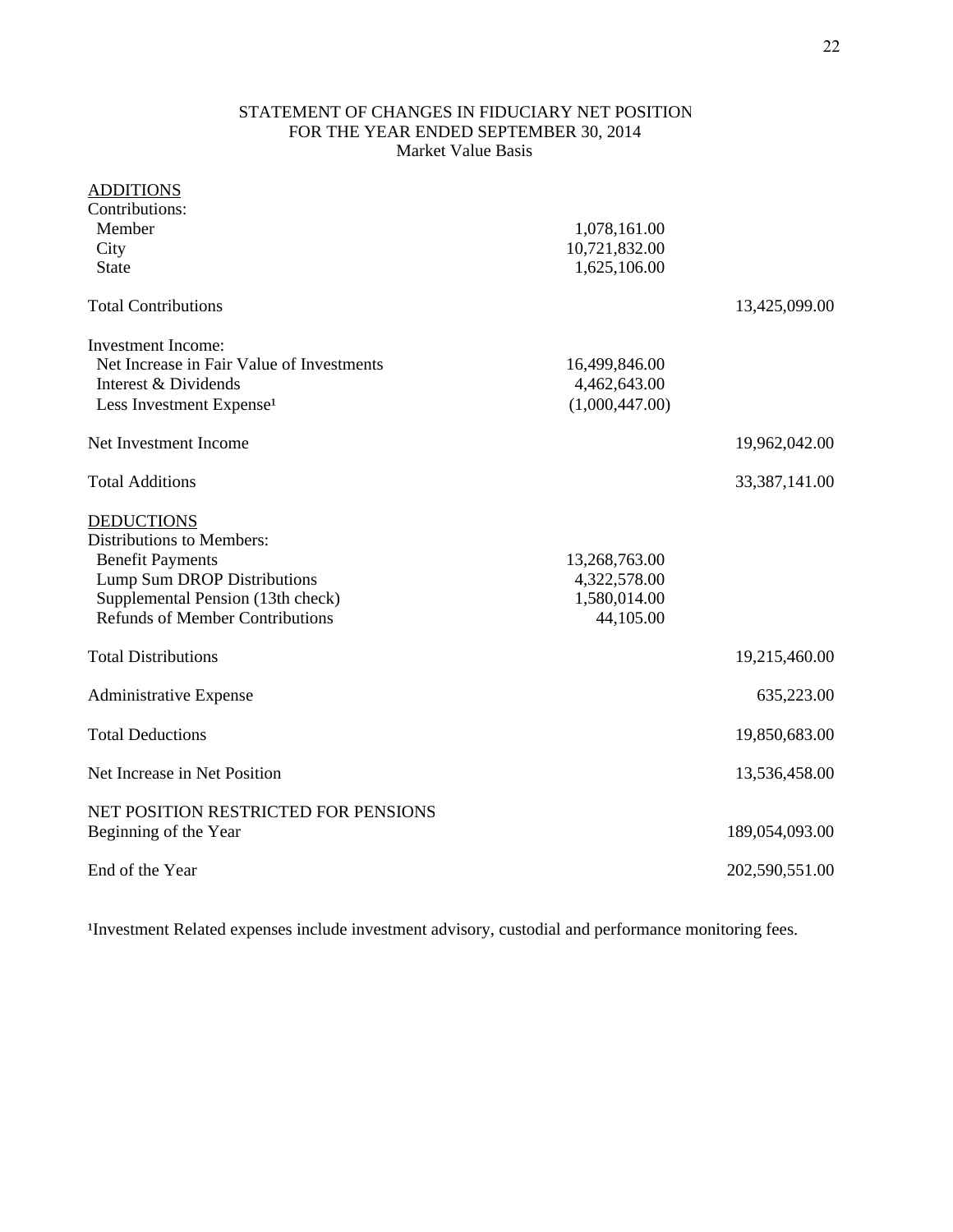#### ACTUARIAL ASSET VALUATION September 30, 2014

Actuarial Assets for funding purposes are developed by recognizing the total actuarial investment gain or loss for each Plan Year over a five year period. In the first year, 20% of the gain or loss is recognized. In the second year 40%, in the third year 60%, in the fourth year 80%, and in the fifth year 100% of the gain or loss is recognized. The actuarial investment gain or loss is defined as the actual return on investments minus the actuarial assumed investment return. Actuarial Assets shall not be less than 90% nor greater than 110% of Market Value of Assets.

|            |               | Gains/(Losses) Not Yet Recognized            |            |           |           |          |  |
|------------|---------------|----------------------------------------------|------------|-----------|-----------|----------|--|
| Plan Year  |               | Amounts Not Yet Recognized by Valuation Year |            |           |           |          |  |
| Ending     | Gain / (Loss) | 2014                                         | 2015       | 2016      | 2017      | 2018     |  |
| 09/30/2010 | 5,489,987     | 0                                            | $\theta$   | 0         | 0         | $\theta$ |  |
| 09/30/2011 | (1,115,217)   | (223, 043)                                   | $\theta$   | 0         | 0         | $\theta$ |  |
| 09/30/2012 | 14,016,384    | 5,606,554                                    | 2,803,277  | 0         | 0         | $\Omega$ |  |
| 09/30/2013 | 12,239,285    | 7,343,571                                    | 4,895,714  | 2,447,857 | 0         | $\theta$ |  |
| 09/30/2014 | 5,744,760     | 4,595,808                                    | 3,446,856  | 2,297,904 | 1,148,952 | $\theta$ |  |
| Total      |               | 17,322,890                                   | 11,145,847 | 4,745,761 | 1,148,952 | $\theta$ |  |

| Development of Investment Gain/(Loss)                         |             |
|---------------------------------------------------------------|-------------|
| Market Value of Assets, including Prepaid Contrib, 09/30/2013 | 190,282,295 |
| Contributions Less Benefit Payments & Expenses                | (6,425,584) |
| Expected Investment Earnings*                                 | 14,217,282  |
| <b>Actual Investment Earnings</b>                             | 19,962,042  |
| 2014 Actuarial Investment Gain/(Loss)                         | 5,744,760   |

\*Expected Investment Earnings =  $0.076 * [190,282,295 + 0.5 * (6,425,584)]$ 

| Development of Actuarial Value of Assets                         |             |
|------------------------------------------------------------------|-------------|
| $(1)$ Market Value of Assets, $09/30/2014$                       | 202,590,551 |
| (2) Gains/(Losses) Not Yet Recognized                            | 17,322,890  |
| (3) Actuarial Value of Assets, 09/30/2014, (1) - (2)             | 185,267,661 |
| (A) 09/30/2013 Actuarial Assets, including Prepaid Contribs:     | 171,429,127 |
| (I) Investment Income:                                           |             |
| 1. Interest and Dividends                                        | 4,468,551   |
| 2. Realized Gains (Losses)                                       | $\theta$    |
| 3. Change in Actuarial Value                                     | 18,024,216  |
| 4. Investment Related Expenses                                   | (1,000,447) |
| Total                                                            | 21,492,320  |
| (B) 09/30/2014 Actuarial Assets, incl Prepaid Contribs:          | 186,206,706 |
| Actuarial Asset Rate of Return = $2I/(A+B-I)$ :                  | 12.79%      |
| Market Value of Assets Rate of Return:                           | 10.77%      |
| 10/01/2014 Limited Actuarial Assets, less Prepaid Contributions: | 185,267,661 |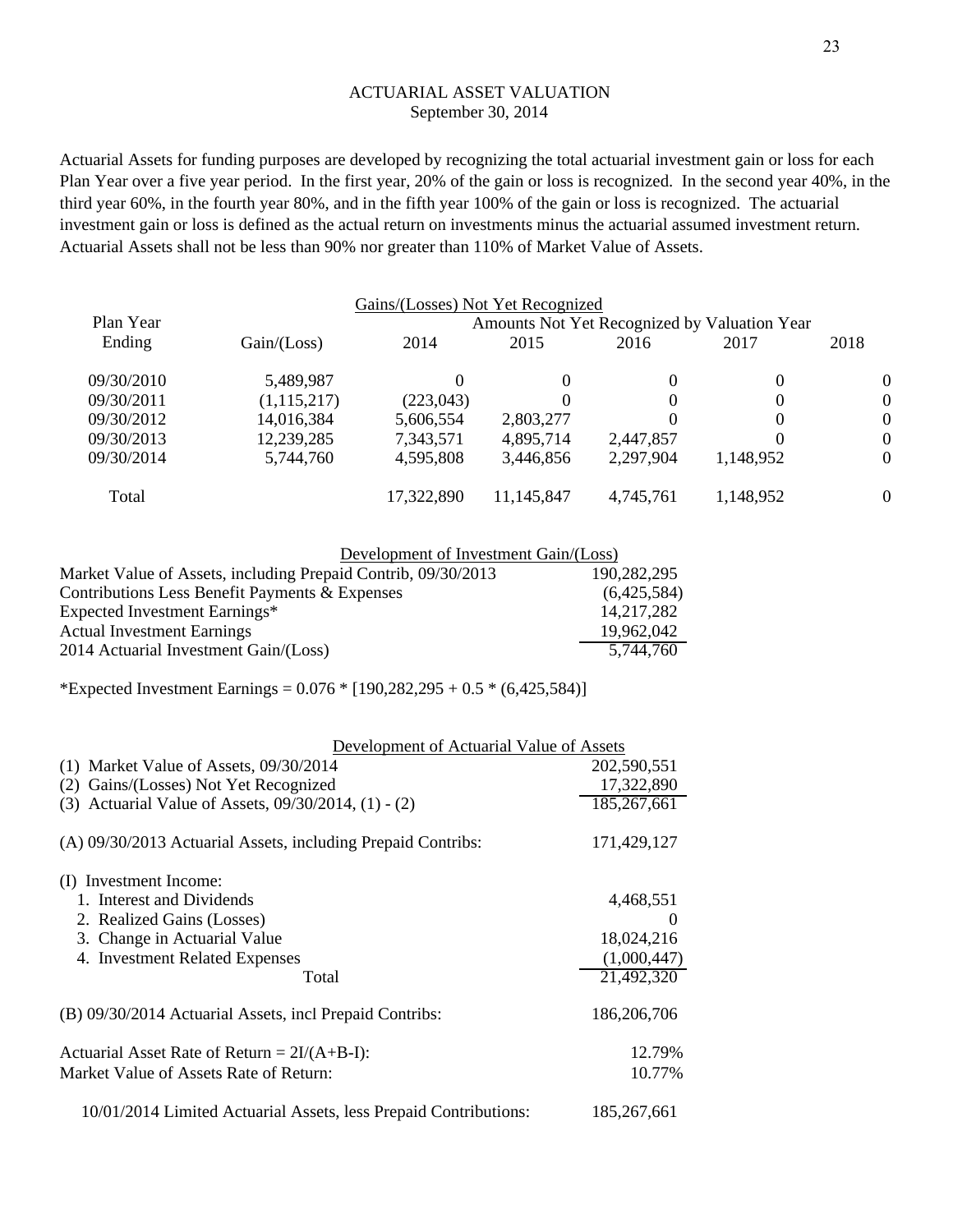### SEPTEMBER 30, 2014 Actuarial Asset Basis CHANGES IN NET ASSETS AVAILABLE FOR BENEFITS

#### REVENUES

| Contributions:                             |                     |                |
|--------------------------------------------|---------------------|----------------|
| Member                                     | 1,078,161.00        |                |
| City                                       | 10,721,832.00       |                |
| <b>State</b>                               | 1,625,106.00        |                |
| <b>Total Contributions</b>                 |                     | 13,425,099.00  |
| Earnings from Investments:                 |                     |                |
| Interest & Dividends                       | 4,462,643.00        |                |
| Miscellaneous Income                       | 5,908.00            |                |
| Change in Actuarial Value                  | 18,024,216.00       |                |
| <b>Total Earnings and Investment Gains</b> |                     | 22,492,767.00  |
| Other                                      |                     | 0.00           |
|                                            | <b>EXPENDITURES</b> |                |
| <b>Distributions to Members:</b>           |                     |                |
| <b>Benefit Payments</b>                    | 13,268,763.00       |                |
| Lump Sum DROP Distributions                | 4,322,578.00        |                |
| Supplemental Pension (13th check)          | 1,580,014.00        |                |
| <b>Refunds of Member Contributions</b>     | 44,105.00           |                |
| <b>Total Distributions</b>                 |                     | 19,215,460.00  |
| Expenses:                                  |                     |                |
| Investment Related <sup>1</sup>            | 1,000,447.00        |                |
| Administrative                             | 635,223.00          |                |
| <b>Total Expenses</b>                      |                     | 1,635,670.00   |
| Change in Net Assets for the Year          |                     | 15,066,736.00  |
| Net Assets Beginning of the Year           |                     | 170,200,925.00 |
| Net Assets End of the Year <sup>2</sup>    |                     | 185,267,661.00 |

Investment Related expenses include investment advisory, custodial and performance monitoring fees. ²Net Assets may be limited for actuarial consideration.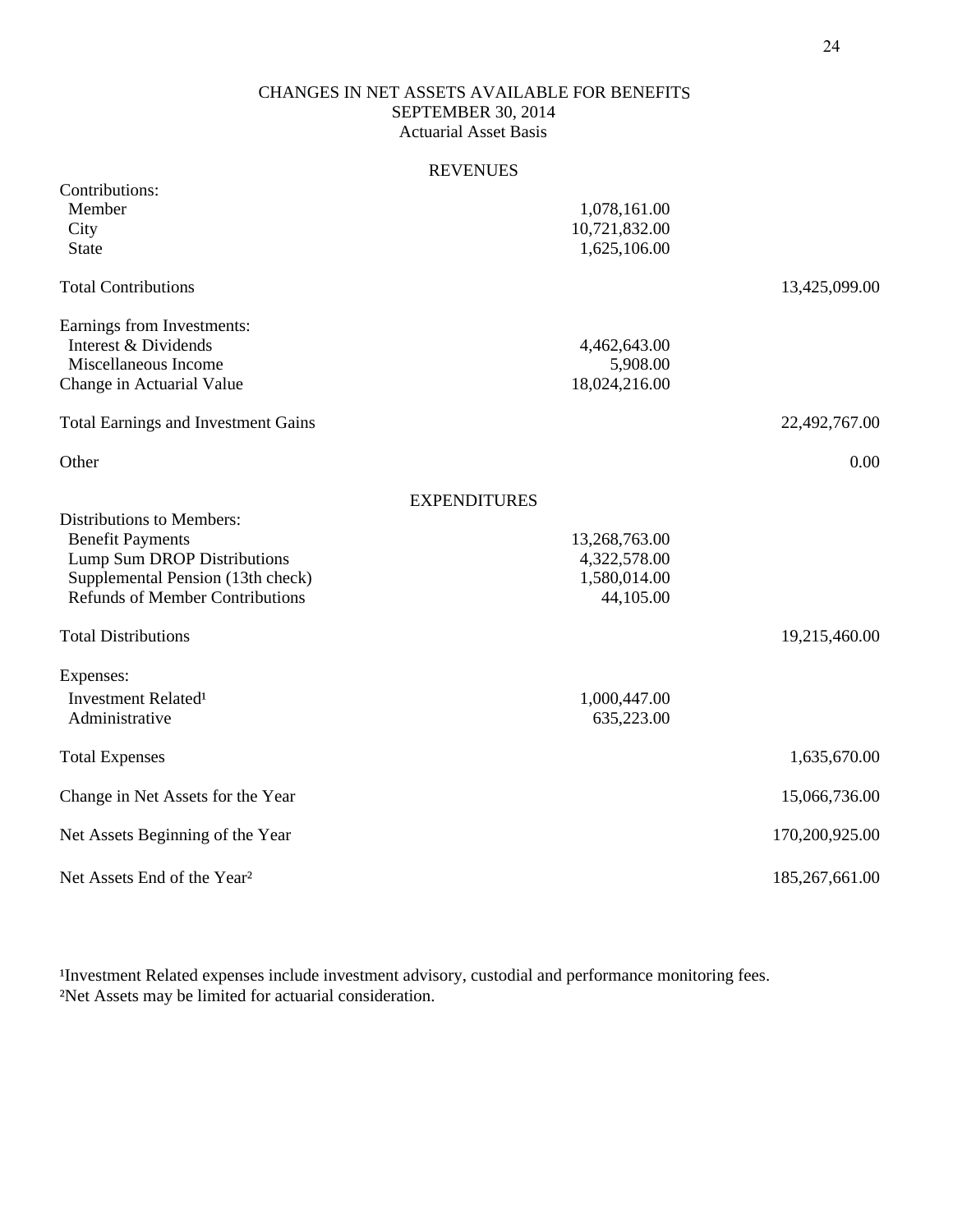#### October 1, 2013 to September 30, 2014 DEFERRED RETIREMENT OPTION PLAN ACTIVITY

| 09/30/2013 Balance        | 75,287,362.02  |
|---------------------------|----------------|
| Plus Additions            | 1,807,341.32   |
| Investment Return Earned  | 5,666,300.06   |
| <b>Less Distributions</b> | (4,322,578.56) |
| 09/30/2014 Balance        | 78,438,424.84  |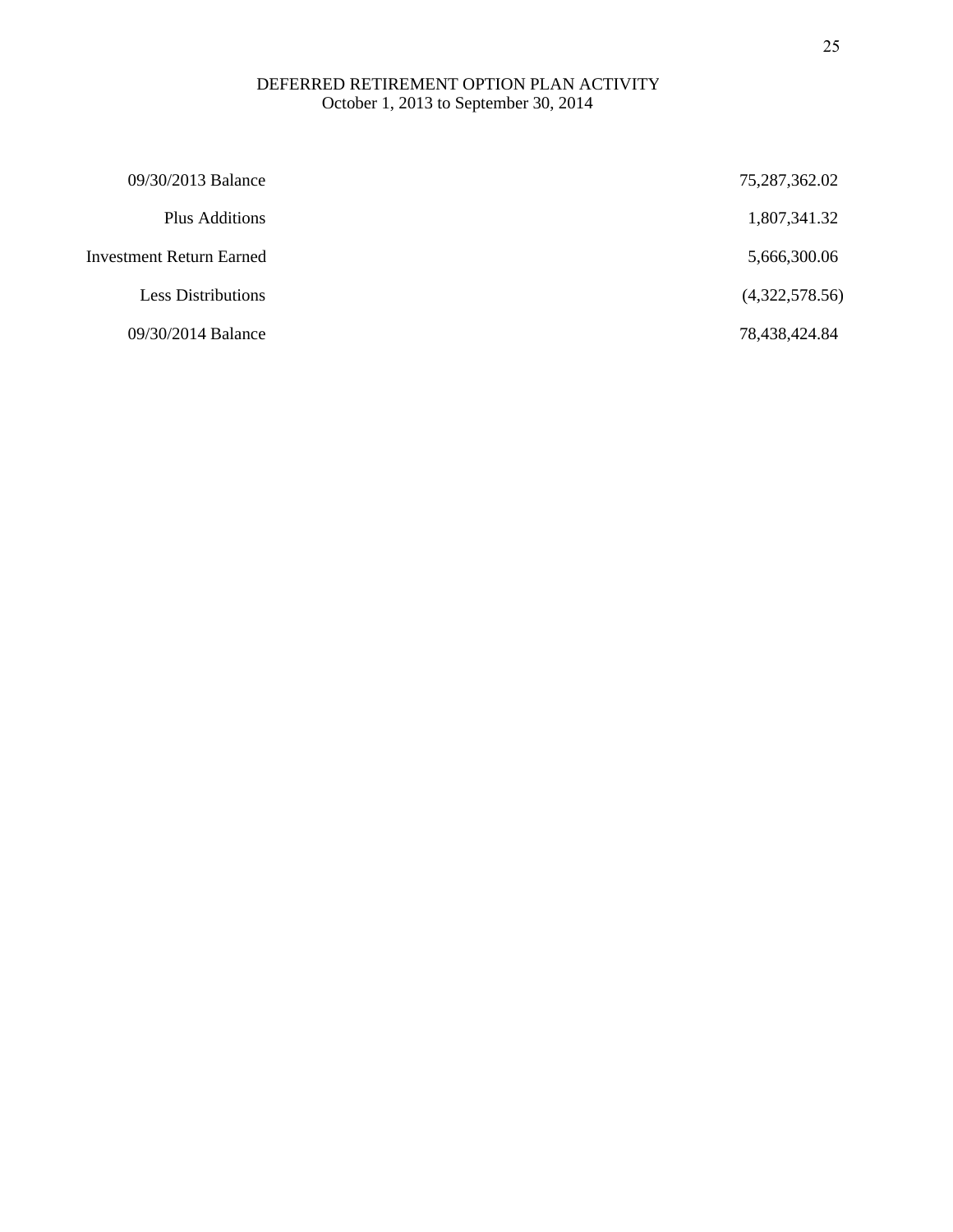# RECONCILIATION OF CITY'S SHORTFALL/(PREPAID) CONTRIBUTION FOR THE FISCAL YEAR ENDED (FYE) SEPTEMBER 30, 2014

| (1) Total Required Contribution                                                | \$13,130,630.00   |
|--------------------------------------------------------------------------------|-------------------|
| (2) Less Expected Member Contributions                                         | (846, 618.00)     |
| (3) Equals City and State Required Contribution                                | 12,284,012.00     |
| (4) Less Allowable State Contribution                                          | (1,562,180.00)    |
| (5) Equals Required City Contribution                                          | 10,721,832.00     |
| (6) Less Prepaid Contribution                                                  | (1,228,202.00)    |
| (7) Less Actual City Contributions                                             | (10, 432, 675.00) |
| (8) Equals City's Shortfall/(Prepaid) Contribution as of<br>September 30, 2014 | $(\$939,045.00)$  |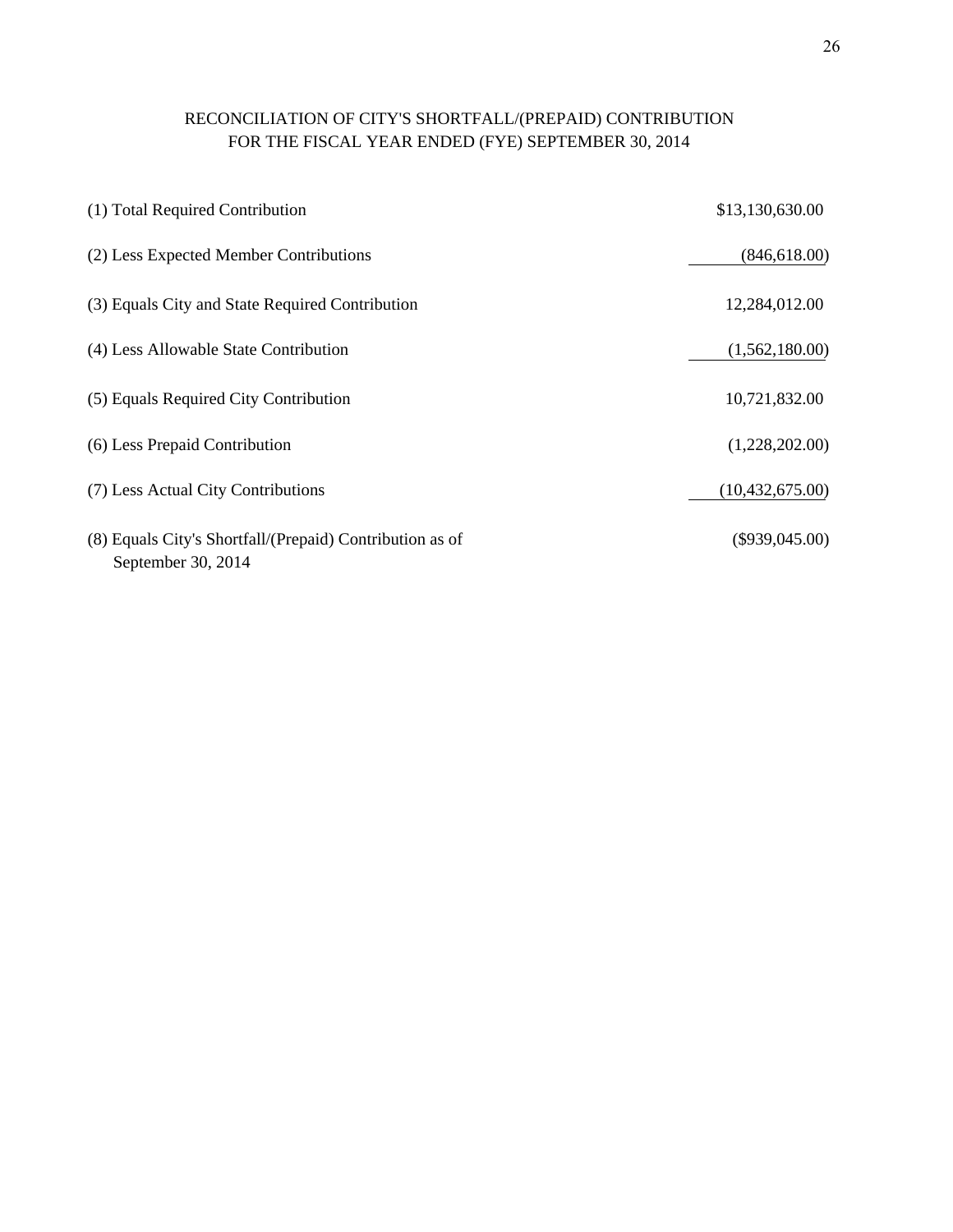# STATISTICAL DATA

|                              | 10/1/2011 | 10/1/2012 | 10/1/2013 | 10/1/2014 |
|------------------------------|-----------|-----------|-----------|-----------|
| Number                       | 153       | 157       | 177       | 188       |
| <b>Average Current Age</b>   | 37.3      | 37.5      | 37.1      | 36.9      |
| Average Age at Employment    | 27.4      | 27.3      | 27.8      | 27.5      |
| <b>Average Past Service</b>  | 9.9       | 10.2      | 9.3       | 9.4       |
| <b>Average Annual Salary</b> | \$78,295  | \$66,058  | \$78,915  | \$82,708  |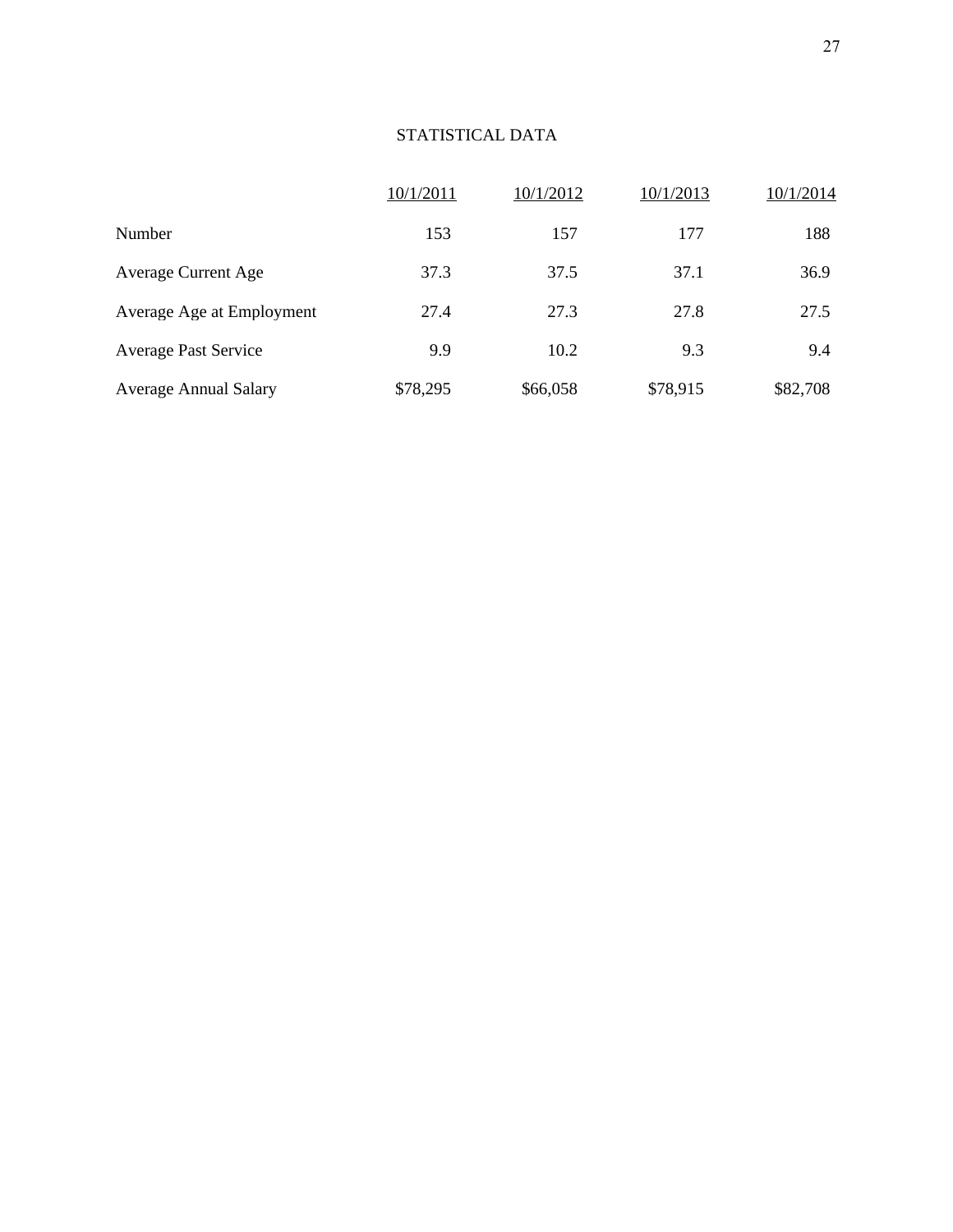#### AGE AND SERVICE DISTRIBUTION

## PAST SERVICE

| <b>AGE</b> | $\boldsymbol{0}$ | $\mathbf{1}$     | $\sqrt{2}$       | 3                | $\overline{4}$   | $5-9$            | $10 - 14$        | $15-19$          | $20 - 24$        | 25-29            | $30+$            | Total            |
|------------|------------------|------------------|------------------|------------------|------------------|------------------|------------------|------------------|------------------|------------------|------------------|------------------|
| $15 - 19$  | $\boldsymbol{0}$ | $\boldsymbol{0}$ | $\boldsymbol{0}$ | $\boldsymbol{0}$ | $\boldsymbol{0}$ | $\boldsymbol{0}$ | $\boldsymbol{0}$ | $\boldsymbol{0}$ | $\boldsymbol{0}$ | $\boldsymbol{0}$ | $\boldsymbol{0}$ | $\boldsymbol{0}$ |
| $20 - 24$  | $\sqrt{6}$       | 3                | $\sqrt{2}$       | $\boldsymbol{0}$ | $\boldsymbol{0}$ | $\boldsymbol{0}$ | $\boldsymbol{0}$ | $\boldsymbol{0}$ | $\boldsymbol{0}$ | $\boldsymbol{0}$ | $\boldsymbol{0}$ | 11               |
| $25 - 29$  | 10               | 13               | $\mathfrak{2}$   | $\mathfrak{Z}$   | $\boldsymbol{0}$ | $\boldsymbol{7}$ | $\boldsymbol{0}$ | $\boldsymbol{0}$ | $\boldsymbol{0}$ | $\boldsymbol{0}$ | $\boldsymbol{0}$ | 35               |
| $30 - 34$  | $\mathbf{2}$     | $\sqrt{6}$       | $\overline{4}$   | $\mathfrak{Z}$   | $\boldsymbol{0}$ | 19               | $\sqrt{2}$       | $\boldsymbol{0}$ | $\boldsymbol{0}$ | $\boldsymbol{0}$ | $\boldsymbol{0}$ | 36               |
| $35 - 39$  | $\boldsymbol{0}$ | $\mathbf{1}$     | 3                | 3                | $\boldsymbol{0}$ | $8\,$            | 11               | $\boldsymbol{0}$ | $\boldsymbol{0}$ | $\boldsymbol{0}$ | $\boldsymbol{0}$ | $26\,$           |
| $40 - 44$  | $\boldsymbol{0}$ | $\boldsymbol{0}$ | $\boldsymbol{0}$ | $\boldsymbol{0}$ | $\boldsymbol{0}$ | 14               | 10               | 13               | $\mathbf{1}$     | $\boldsymbol{0}$ | $\boldsymbol{0}$ | 38               |
| $45 - 49$  | $\boldsymbol{0}$ | $\boldsymbol{0}$ | $\boldsymbol{0}$ | $\boldsymbol{0}$ | $\boldsymbol{0}$ | $1\,$            | $\mathbf 1$      | 13               | 9                | $\sqrt{6}$       | $\boldsymbol{0}$ | $30\,$           |
| $50 - 54$  | $\boldsymbol{0}$ | $\boldsymbol{0}$ | $\boldsymbol{0}$ | $\boldsymbol{0}$ | $\boldsymbol{0}$ | $\boldsymbol{0}$ | $\,1$            | $\mathfrak{Z}$   | $\overline{2}$   | $\sqrt{6}$       | $\boldsymbol{0}$ | 12               |
| $55 - 59$  | $\boldsymbol{0}$ | $\boldsymbol{0}$ | $\boldsymbol{0}$ | $\boldsymbol{0}$ | $\boldsymbol{0}$ | $\boldsymbol{0}$ | $\boldsymbol{0}$ | $\boldsymbol{0}$ | $\boldsymbol{0}$ | $\boldsymbol{0}$ | $\boldsymbol{0}$ | $\boldsymbol{0}$ |
| $60 - 64$  | $\boldsymbol{0}$ | $\boldsymbol{0}$ | $\boldsymbol{0}$ | $\boldsymbol{0}$ | $\boldsymbol{0}$ | $\boldsymbol{0}$ | $\boldsymbol{0}$ | $\boldsymbol{0}$ | $\boldsymbol{0}$ | $\boldsymbol{0}$ | $\boldsymbol{0}$ | $\boldsymbol{0}$ |
| $65+$      | $\boldsymbol{0}$ | $\boldsymbol{0}$ | $\boldsymbol{0}$ | $\boldsymbol{0}$ | $\boldsymbol{0}$ | $\boldsymbol{0}$ | $\boldsymbol{0}$ | $\boldsymbol{0}$ | $\boldsymbol{0}$ | $\boldsymbol{0}$ | $\boldsymbol{0}$ | $\boldsymbol{0}$ |
| Total      | 18               | 23               | 11               | 9                | $\boldsymbol{0}$ | 49               | 25               | 29               | 12               | 12               | $\boldsymbol{0}$ | 188              |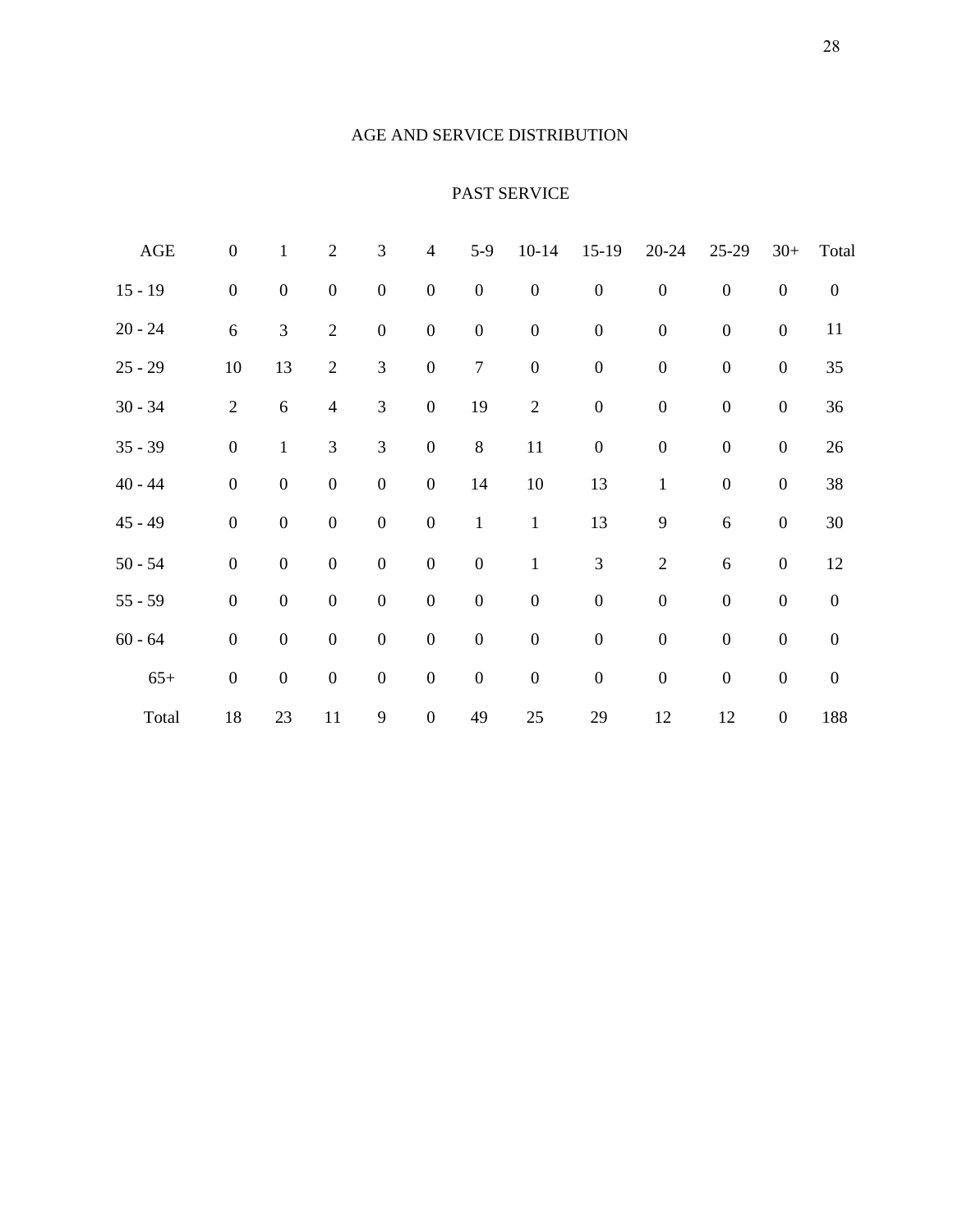## VALUATION PARTICIPANT RECONCILIATION

## 1. Active lives

| a. Number in prior valuation $10/1/2013$                 | 177            |
|----------------------------------------------------------|----------------|
| b. Terminations                                          |                |
| i. Vested (partial or full) with deferred                | 3              |
| benefits                                                 |                |
| ii. Non-vested or full lump sum distribution<br>received | 3              |
| c. Deaths                                                |                |
| i. Beneficiary receiving benefits                        | $\theta$       |
| ii. No future benefits payable                           | $\theta$       |
| d. Disabled                                              | $\overline{0}$ |
| e. Retired                                               | 2              |
| f. DROP                                                  | $\overline{0}$ |
| g. Voluntary withdrawal                                  | $\Omega$       |
| h. Continuing participants                               | 169            |
| <i>i.</i> New entrants                                   | 19             |
| <i>i.</i> Total active life participants in valuation    | 188            |

# 2. Non-Active lives (including beneficiaries receiving benefits)

|                                | Service<br>Retirees,<br>Vested<br>Receiving<br><b>Benefits</b> | <b>DROP</b><br><b>Benefits</b> | Receiving<br>Death<br><b>Benefits</b> | Receiving<br>Disability<br><b>Benefits</b> | Vested<br>Deferred | Total            |
|--------------------------------|----------------------------------------------------------------|--------------------------------|---------------------------------------|--------------------------------------------|--------------------|------------------|
| a. Number prior<br>valuation   | 163                                                            | 29                             | 40                                    | 20                                         | 4                  | 256              |
| Retired                        |                                                                | (5)                            | $\Omega$                              | $\Omega$                                   | $\Omega$           | $\overline{2}$   |
| <b>DROP</b>                    |                                                                | $\theta$                       | 0                                     |                                            | 0                  | 0                |
| <b>Vested Deferred</b>         |                                                                | 0                              | 0                                     |                                            | 3                  | 3                |
| Death, With Survivor           | (1)                                                            | 0                              | 2                                     |                                            | (1)                | 0                |
| Death, No Survivor             |                                                                | 0                              | $\left(1\right)$                      |                                            | $\theta$           | $\left(1\right)$ |
| Disabled                       |                                                                | 0                              | 0                                     |                                            |                    | $^{(1)}$         |
| <b>Refund of Contributions</b> |                                                                | $\theta$                       |                                       |                                            |                    | 0                |
| Rehires                        |                                                                | 0                              |                                       |                                            | $\theta$           | 0                |
| Data Corrections               | 0                                                              | 0                              | 0                                     | $\Omega$                                   | 3                  | 3                |
| d. Number current<br>valuation | 169                                                            | 24                             | 41                                    | 20                                         | 9                  | 263              |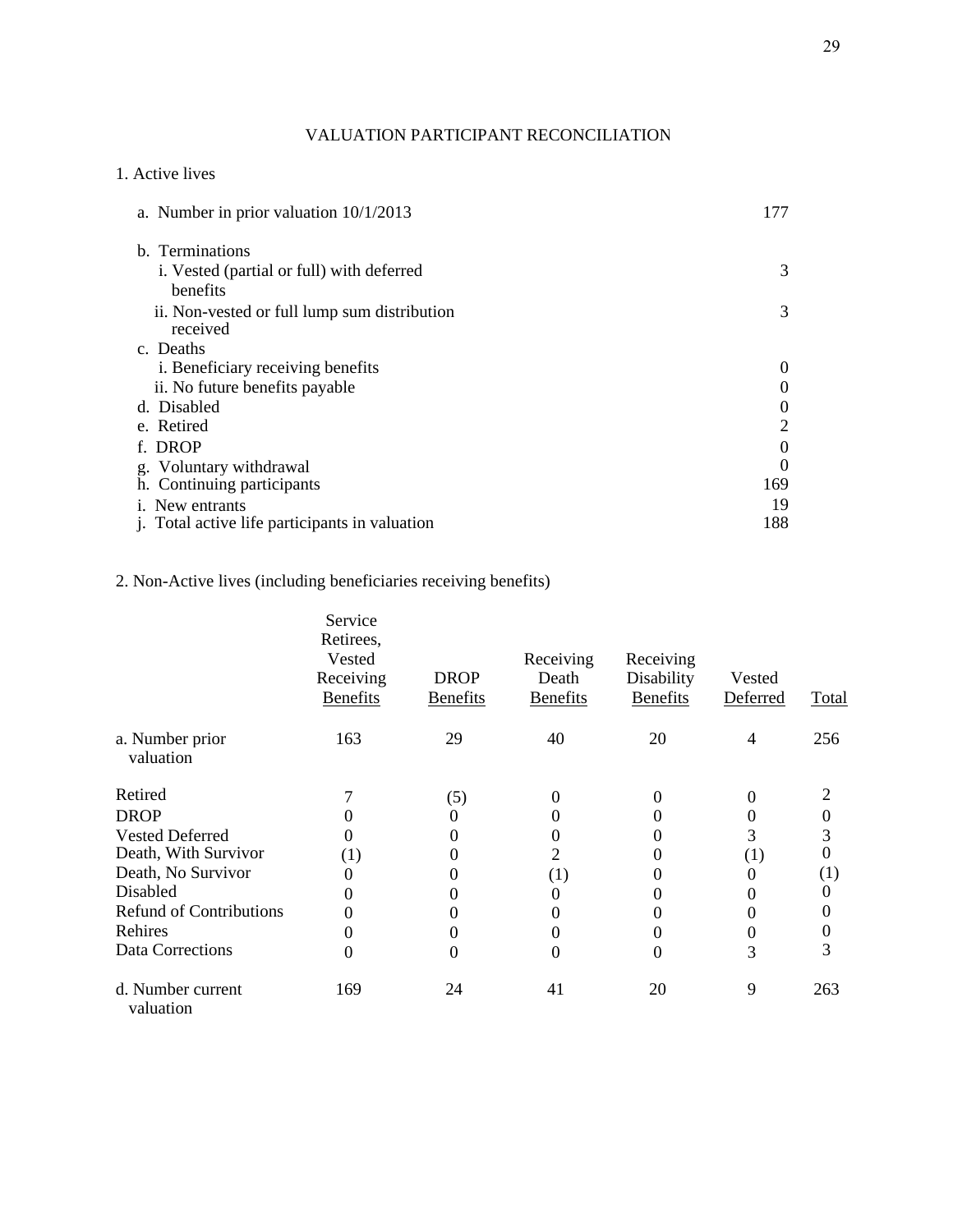#### SUMMARY OF PLAN PROVISIONS (Through Ord. No. O-2013-14 with pending provisions from February 12, 2015 actuarial impact statement)

| <b>LATEST AMENDMENT</b> | July, 3, 2013.                                                                                                                                                                                                                                                                                                                                                                                                                                                                                                                                                                                                            |
|-------------------------|---------------------------------------------------------------------------------------------------------------------------------------------------------------------------------------------------------------------------------------------------------------------------------------------------------------------------------------------------------------------------------------------------------------------------------------------------------------------------------------------------------------------------------------------------------------------------------------------------------------------------|
| <b>ELIGIBILITY</b>      | Full-time employees who are classified as full-time<br>Firefighters shall participate in the System as a<br>condition of employment.                                                                                                                                                                                                                                                                                                                                                                                                                                                                                      |
| <b>CREDITED SERVICE</b> | Total years and fractional parts of years of<br>employment with the City as a Firefighter with<br>Member contributions (computed in quarters with<br>one to three months being one-quarter, more than<br>three but not more than six months being one-half of<br>a year, more than six but not more than nine months<br>being three-quarters of a year, and more than nine<br>but not more than twelve months being one years as<br>a Firefighter).                                                                                                                                                                       |
| <b>TIER 1 MEMBER</b>    | Hired prior to July 16, 2009.                                                                                                                                                                                                                                                                                                                                                                                                                                                                                                                                                                                             |
| <b>TIER 2 MEMBER</b>    | Hired on or after July 16, 2009.                                                                                                                                                                                                                                                                                                                                                                                                                                                                                                                                                                                          |
| <b>COMPENSATION</b>     | For Compensation earned prior to October 1, 2011:<br>Fixed remuneration for services rendered to the City<br>as a Firefighter, including accrued sick leave<br>compensation up to 2,200 hours. Compensation for<br>Tier 1 Members shall include workers'<br>compensation/supplemental compensation, expense<br>allowances, cash conversion of holiday benefits, up<br>to 300 hours of overtime, 70% of the cash payment<br>accumulated, unused annual leave paid at the time of<br>retirement or entry into DROP, expense allowances,<br>and education incentive payment from the Insurance<br>Commissioner's Trust Fund. |
|                         | For Compensation earned after October 1, 2011:<br>Fixed remuneration for services rendered to the City<br>as a Firefighter, including only wages and education<br>incentive payment from the Insurance<br>Commissioner's Trust Fund and excluding overtime,<br>workers compensation/supplemental compensation,<br>expense allowances, cash conversion of holiday<br>benefits, accrued leave payouts and cash conversion<br>of blood time and compensatory time.                                                                                                                                                           |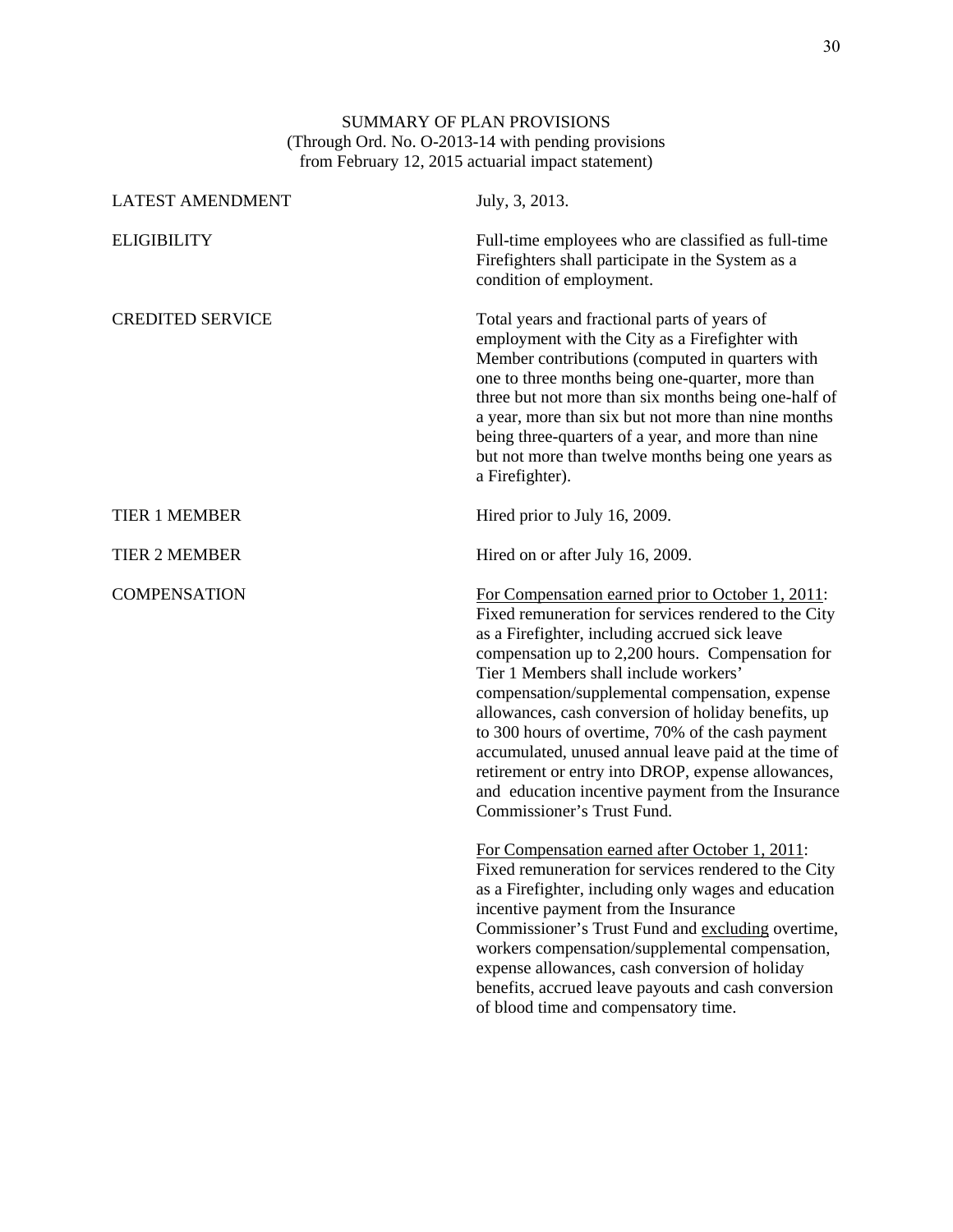# AVERAGE FINAL COMPENSATION (AFC)

| Benefits accrued prior to October 1, 2011     |                                                                                                                                                                                        |
|-----------------------------------------------|----------------------------------------------------------------------------------------------------------------------------------------------------------------------------------------|
| Tier 1 Members:                               | Average compensation of the three highest years of<br>Credited Service.                                                                                                                |
| Tier 2 Members:                               | Average compensation of the five highest years of<br>Credited Service.                                                                                                                 |
| Benefits accrued on and after October 1, 2011 | Average compensation of the 60 highest consecutive<br>months of the last 120 months of Credited Service.                                                                               |
| <b>MEMBER CONTRIBUTIONS</b>                   |                                                                                                                                                                                        |
| Tier 1 Members:                               | 8.00% of compensation. Once Member has accrued<br>the maximum benefit of 86% of AFC, their<br>contribution percentage reduces to 0.50% of<br>compensation.                             |
| Tier 2 Members:                               | 7.50% of compensation. Once Member has accrued<br>the maximum benefit of 82.50% of AFC, their<br>contribution percentage reduces to 0.50% of<br>compensation.                          |
|                                               | Notwithstanding the above, all Members hired on or<br>after October 1, 2011 will contribute 7.50% of<br>compensation.                                                                  |
| NORMAL RETIREMENT                             |                                                                                                                                                                                        |
| Date                                          |                                                                                                                                                                                        |
| Tier 1 Members:                               | Less than 10 years of Credited Service as of<br>9/30/2011: Earlier of 1) Age 55 with 10 years of<br>Credited Service, or 2) 25 years of Credited Service.                              |
|                                               | 10 or more years of Credited Service as of<br>September 30, 2011: Earlier of 1) Age 50 with 10<br>years of Credited Service, or 2) 23 Years of Credited<br>Service, regardless of Age. |
| Tier 2 Members:                               | Earlier of 1) Age 55 with 10 years of Credited<br>Service, or 2) 25 years of Credited Service.                                                                                         |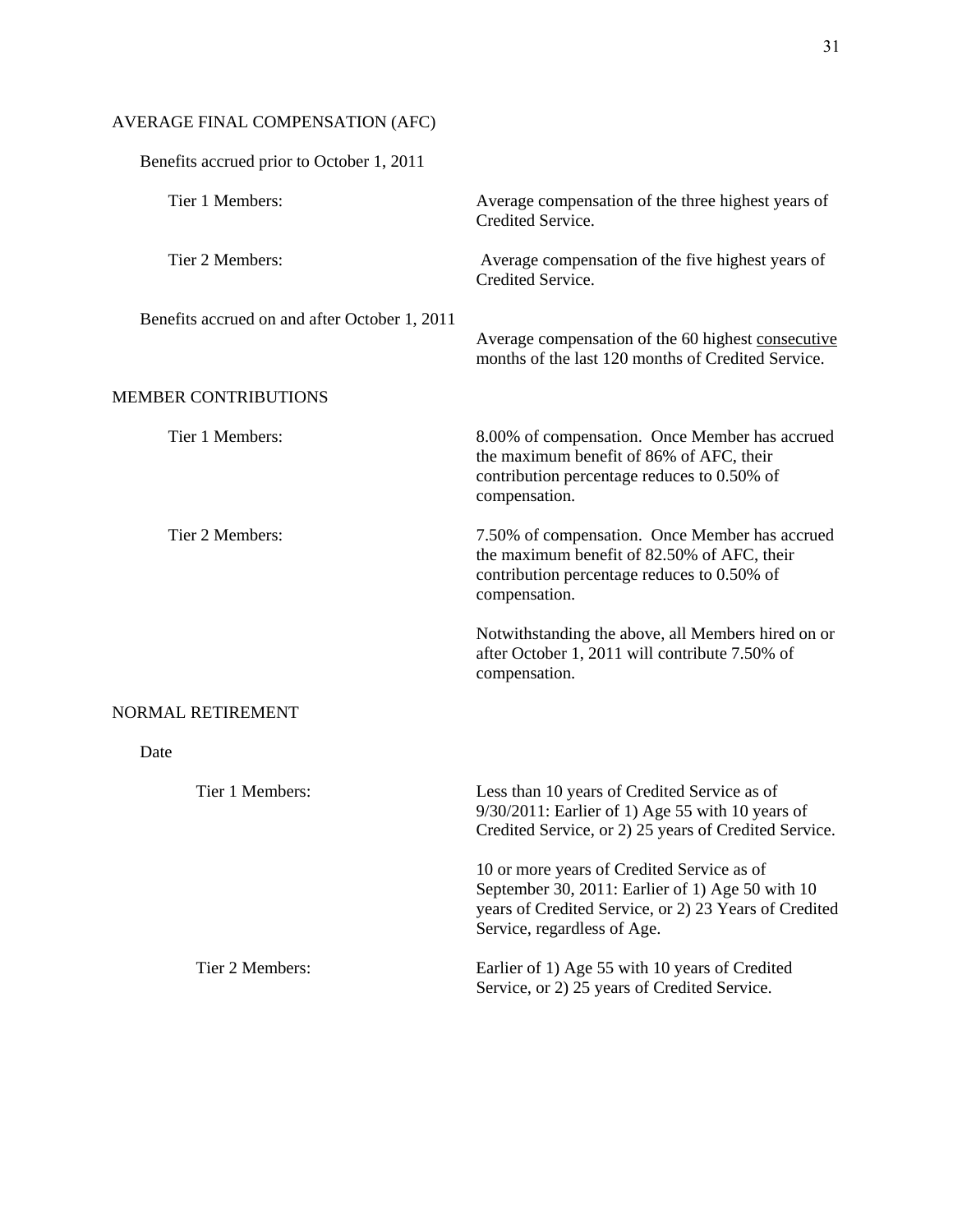For benefits accrued prior to October 1, 2011 ("Frozen" piece):

| Tier 1 Members:                                                             | 3.30% of Average Final Compensation times<br>Credited Service. Maximum benefit of 86% of<br>Average Final Compensation.                                                                                   |
|-----------------------------------------------------------------------------|-----------------------------------------------------------------------------------------------------------------------------------------------------------------------------------------------------------|
| Tier 2 Members:                                                             | 3.20% of Average Final Compensation times<br>Credited Service. Maximum benefit of 82.50% of<br>Average Final Compensation.                                                                                |
| For benefits accrued on and after October 1, 2011 ("Future service" piece): |                                                                                                                                                                                                           |
| Tier 1 Members:                                                             | 3.00% of Average Final Compensation times<br>Credited Service. Maximum benefit of 86% less<br>3.30% times the Credited Service accrued through<br>$9/30/2011$ .                                           |
| Tier 2 Members:                                                             | 3.00% of Average Final Compensation times<br>Credited Service. Maximum benefit of 73.60% of<br>Average Final Compensation.                                                                                |
| Form of Benefit                                                             | For unmarried Members, Ten Year Certain and Life<br>Annuity. For married Members, 50% Joint and<br>Survivor annuity with Ten Years Certain.                                                               |
| <b>COST OF LIVING INCREASES</b>                                             |                                                                                                                                                                                                           |
| "Frozen" Piece                                                              | Retirees receive a 2.00% per year cost-of-living<br>adjustment commencing three years after retiree's<br>benefit payments have begun.                                                                     |
| "Future Service" Piece                                                      | None.                                                                                                                                                                                                     |
| <b>VESTING</b>                                                              |                                                                                                                                                                                                           |
| Schedule                                                                    | 100% after 10 years of Credited Service.                                                                                                                                                                  |
| <b>Benefit Amount</b>                                                       | Member will receive the vested portion of his (her)<br>accrued benefit payable at age 50 if the Member has<br>at least 10 years of service as of 9/30/11. Otherwise,<br>the benefit is payable at age 55. |
| <b>DISABILITY</b>                                                           |                                                                                                                                                                                                           |
| Eligibility                                                                 |                                                                                                                                                                                                           |
| Service Incurred                                                            | Covered from Date of Employment.                                                                                                                                                                          |
| Non-Service Incurred                                                        | 5 years of Credited Service.                                                                                                                                                                              |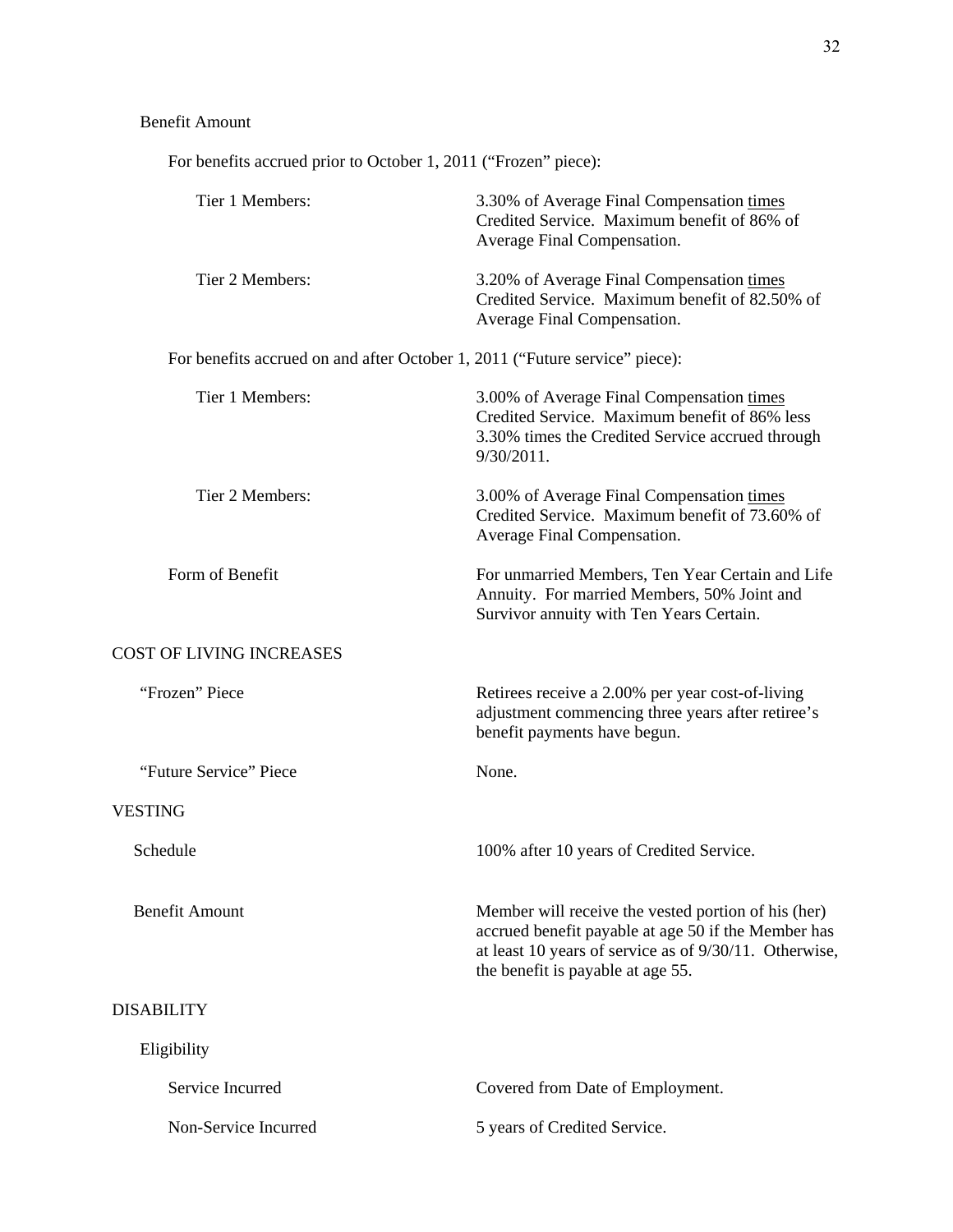# Benefit

| Service Incurred                | 75% of compensation at the time of disability. The<br>benefit will be offset by any worker's compensation,<br>pension, or similar benefit payable to the Member or<br>to his dependents.                                                                                                                                                                                                                                                 |
|---------------------------------|------------------------------------------------------------------------------------------------------------------------------------------------------------------------------------------------------------------------------------------------------------------------------------------------------------------------------------------------------------------------------------------------------------------------------------------|
| Non-Service Incurred            | 25% of earnings at the time of determination of<br>disability. The benefit will be offset by any<br>worker's compensation, pension, or similar benefit<br>payable to the Member or to his dependants. Upon<br>attainment of normal retirement age, the benefit will<br>be recomputed as a normal retirement benefit with<br>service included for the period of time that the<br>member was receiving a disability retirement<br>benefit. |
| Form of Payment                 | 10 Year Certain and Life annuity, with a 100%<br>survivor annuity payable to the spouse until death or<br>remarriage (in the case of a member who dies prior<br>to age 50 while receiving a non-service connected<br>disability) or with a 50% survivor annuity payable to<br>the spouse until death or remarriage (for all other<br>members).                                                                                           |
| <b>DEATH BENEFITS</b>           |                                                                                                                                                                                                                                                                                                                                                                                                                                          |
| <b>Service Connected</b>        | 50% of compensation at the date of death payable as<br>a monthly life and 10 years certain benefit to the<br>spouse until death or remarriage.                                                                                                                                                                                                                                                                                           |
| Non-service Connected           | For Members with five years of service, greater of<br>accrued benefit or 25% of compensation at the date<br>of death payable as a monthly life and 10 years<br>certain benefit to the spouse until death or<br>remarriage.                                                                                                                                                                                                               |
| DEFERRED RETIREMENT OPTION PLAN |                                                                                                                                                                                                                                                                                                                                                                                                                                          |
| Eligibility                     | Only those Members were eligible to retire as of<br>September 30, 2011. There is no DROP for other<br>Members.                                                                                                                                                                                                                                                                                                                           |
| Participation                   | Not to exceed 96 months, but pre-DROP service<br>plus DROP service cannot exceed 33 years.                                                                                                                                                                                                                                                                                                                                               |
| Rate of Return                  | 6.00% for Tier 1 employees. 4.00% for Tier 2<br>employees.                                                                                                                                                                                                                                                                                                                                                                               |
| Form of Distribution            | Cash lump sum (options available) at termination of<br>employment.                                                                                                                                                                                                                                                                                                                                                                       |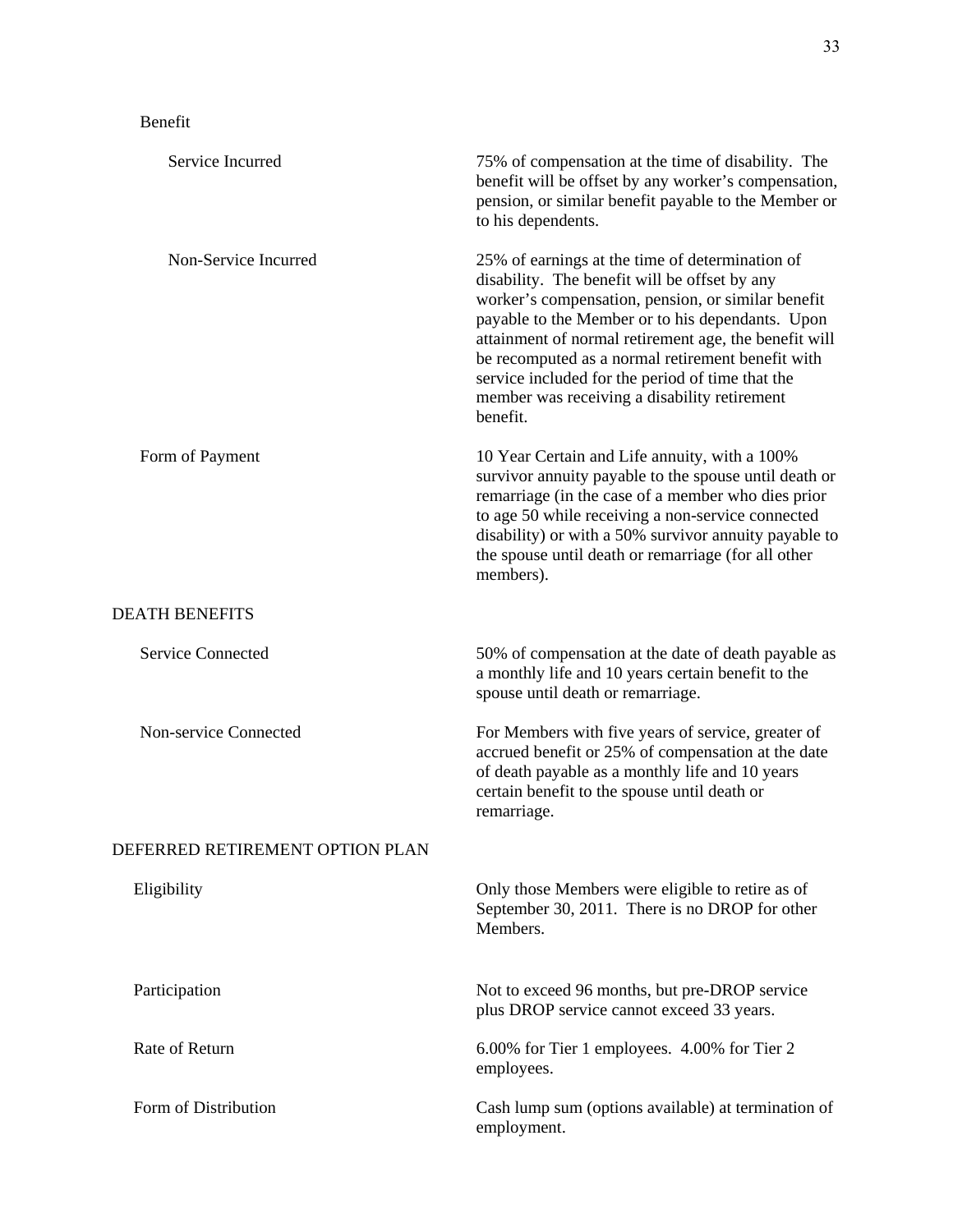## DISCLOSURE INFORMATION PER STATEMENT NO. 27 OF THE GOVERNMENTAL ACCOUNTING STANDARDS BOARD

## ANNUAL PENSION COSTS AND RELATED INFORMATION

| Contribution rates as of 9/30/2014               |                                  |                      |  |  |  |
|--------------------------------------------------|----------------------------------|----------------------|--|--|--|
| City & State                                     | 12,284,012                       |                      |  |  |  |
| Plan Members                                     | 846,618                          |                      |  |  |  |
| Actuarially Determined Contribution (City/State) | 12,284,012                       |                      |  |  |  |
| Contributions made                               | 12,284,012                       |                      |  |  |  |
| Actuarial valuation date                         | 10/1/2012                        |                      |  |  |  |
| Actuarial cost method                            | <b>Entry Age Normal</b>          |                      |  |  |  |
| Amortization method                              | Level Percent of Pay, Closed     |                      |  |  |  |
| Remaining amortization period                    | 30 Years (as of 10/1/2012)       |                      |  |  |  |
| Asset valuation method                           | 5 Year Smooth (Market)           |                      |  |  |  |
| Actuarial assumptions:                           |                                  |                      |  |  |  |
| Investment rate of return                        | 7.70%                            | (as of $10/1/2012$ ) |  |  |  |
| Projected salary increase <sup>1</sup>           | <b>Service Based</b>             |                      |  |  |  |
| <sup>1</sup> Includes inflation at               | 3.00%                            |                      |  |  |  |
| Post Retirement COLA                             | 2.00% per year (with exceptions) |                      |  |  |  |

## THREE YEAR TREND INFORMATION

|           | Annual     | Percentage  | <b>Net</b> |
|-----------|------------|-------------|------------|
| Year      | Pension    | of $(APC)$  | Pension    |
| Ending    | Cost (APC) | Contributed | Obligation |
| 9/30/2014 | 12,282,353 | 100.01%     | (94, 611)  |
| 9/30/2013 | 11,148,268 | 102.64%     | (92, 952)  |
| 9/30/2012 | 10,401,407 | 99.98%      | 201,364    |